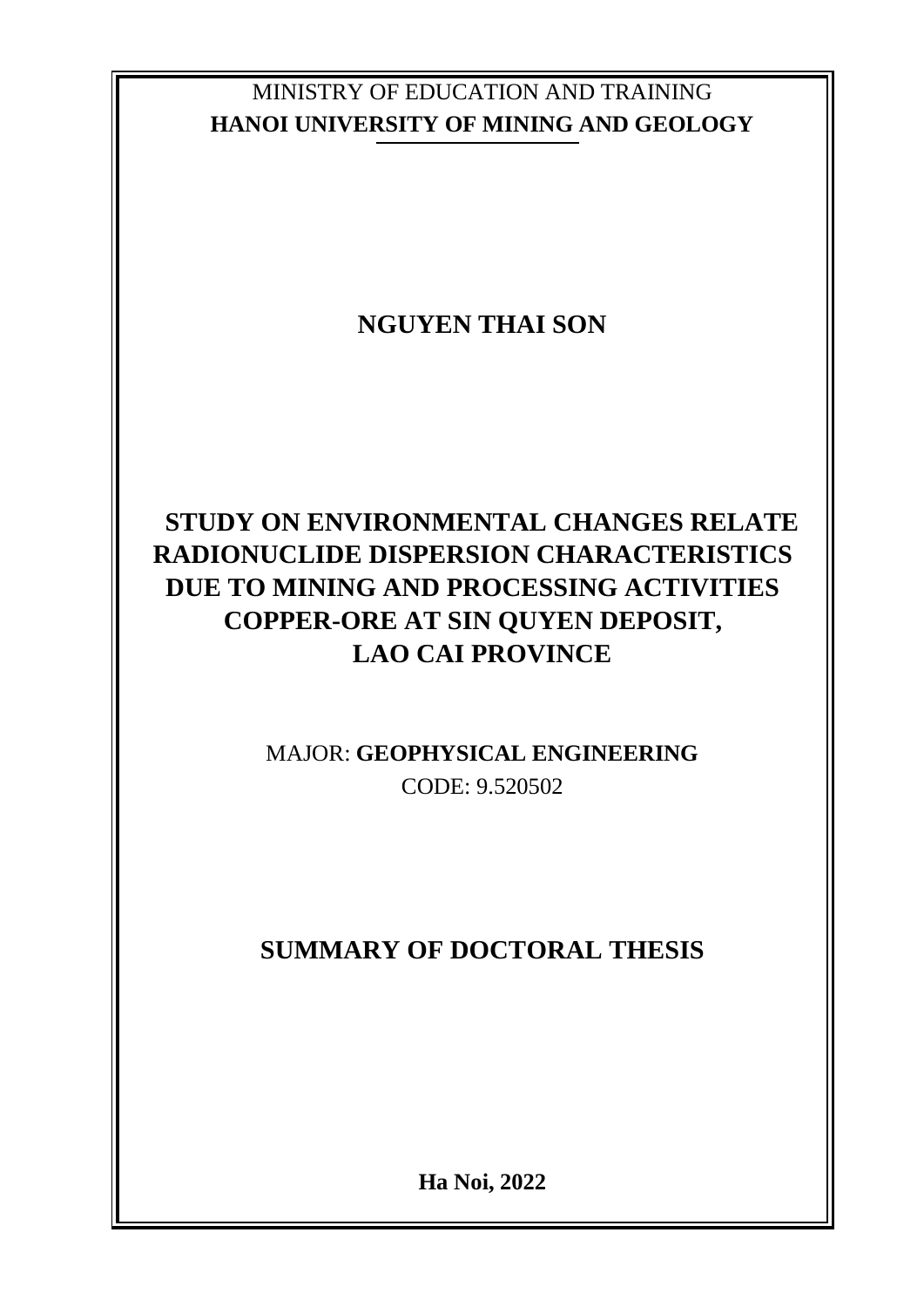The study was completed at the **Geophysics department, Faculty of Oil and gas, University of Mining and Geology**

SUPPERVISORS:

1. **Prof. DR. Le Khanh Phon** 2. **Assoc. Prof. DR. Nguyen Van Lam**

1 st defence: **DR. Tran Binh Trong**

2 nd defence: **Assoc. Prof. DR. Phan Thien Huong**

3 ra defence: **Assoc. Prof. DR. Nguyen Quang Mien**

The thesis will be defended at the scientific council of the University of Mining and Geology at….….….…

The thesis can be found at the library: **National Library, Hanoi** or **Library of University of Mining and Geology**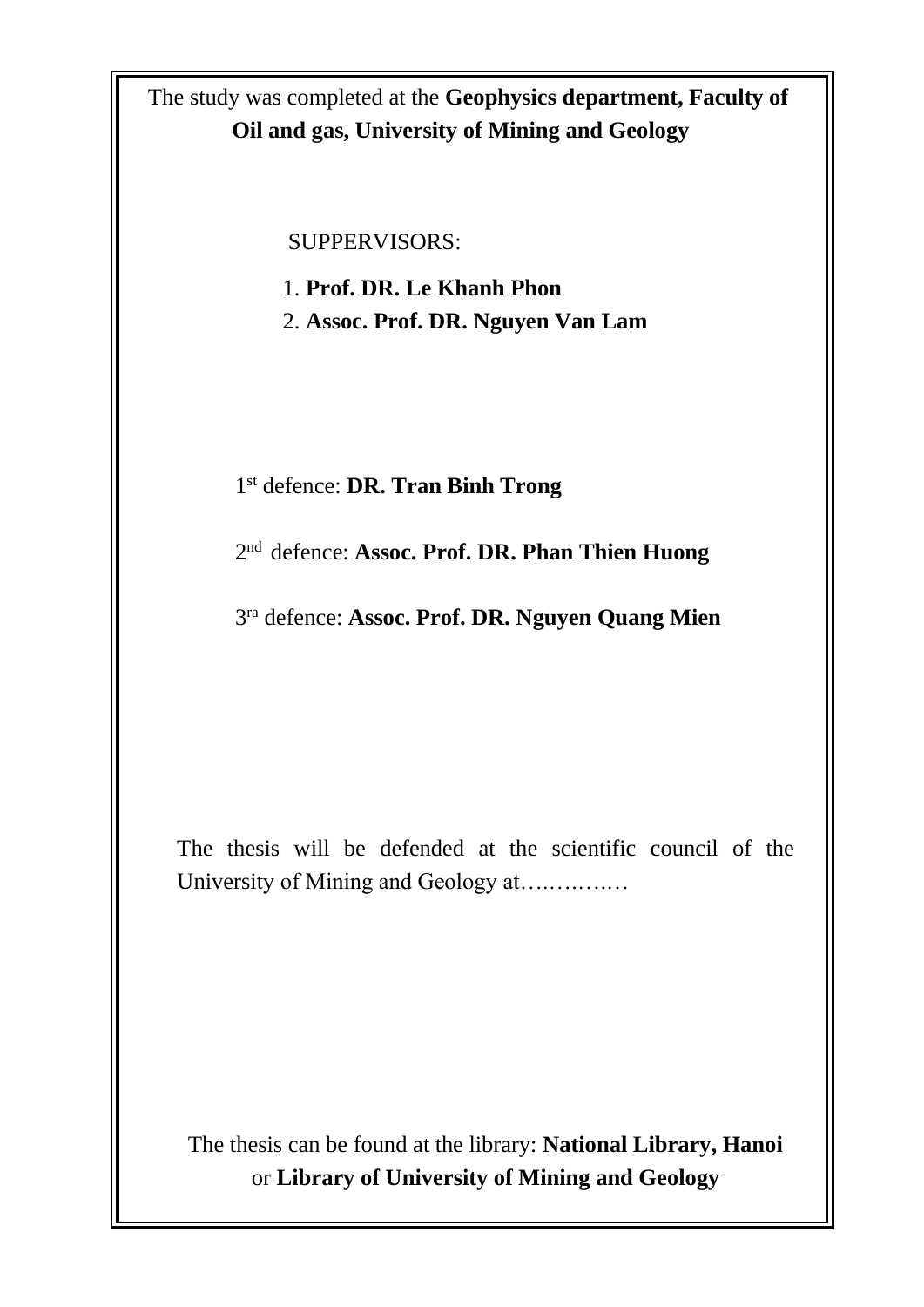#### **Introduction**

#### **1. NECESSARY OF THE THESIS**

Sin Quyen copper mine, Bat Xat district, Lao Cai province was discovered in 1961 by geologists. In 1969 Geological Team no 5 carried out meticulous exploration and in 1974 completed the exploration works. The mine has an area of 200 ha and has been licensed by the Ministry of Natural Resources and Environment to exploit. Total reserves are about 53.5 million tons of copper ore, average content is 0.95% Cu (including gold, silver, iron, and rare earth elements), uranium content in copper ore is from about 20 to 600 ppm, thorium content about 2 to 20 ppm. Sin Quyen copper mine contains radioactive substances and is considered the largest copper mine in Vietnam.

In the mining and processing of millions copper ores and soils were excavated, transported, stored, removed, crushed, enriched, etc. Those materials contain high radioactive substances, causing radioactivity release strongly into the surrounding environment, especially dispersed in water and air. Dust containing radioactive material can be carried by the wind to residential areas and areas located far from the mine. Impact due to mining and processing of radioactive copper ore mines can change the amount and dose of radiation expose.

However, current domestic studies have not paid attention to the mining and processing of radioactive ores, and there is no method to properly assess the radioactive environmental effects caused by mining activities in officially. Those are all of reasons why have this study.

### **2. OBJECTIVE AND STUDY SCOPE**

- Objective: radioactive substance's in Sin Quyen copper mine, Lao Cai province

- Study scope: Ore mining and processing area and residential areas adjacent to Sin Quyen copper mine, Lao Cai.

### **3. RESEARCH PURPOSES**

- Characteristics of radioactive substance's dispersion leading to changes in radiation concentration and dose due to mining and processing activities at Sin Quyen deposit, Lao Cai.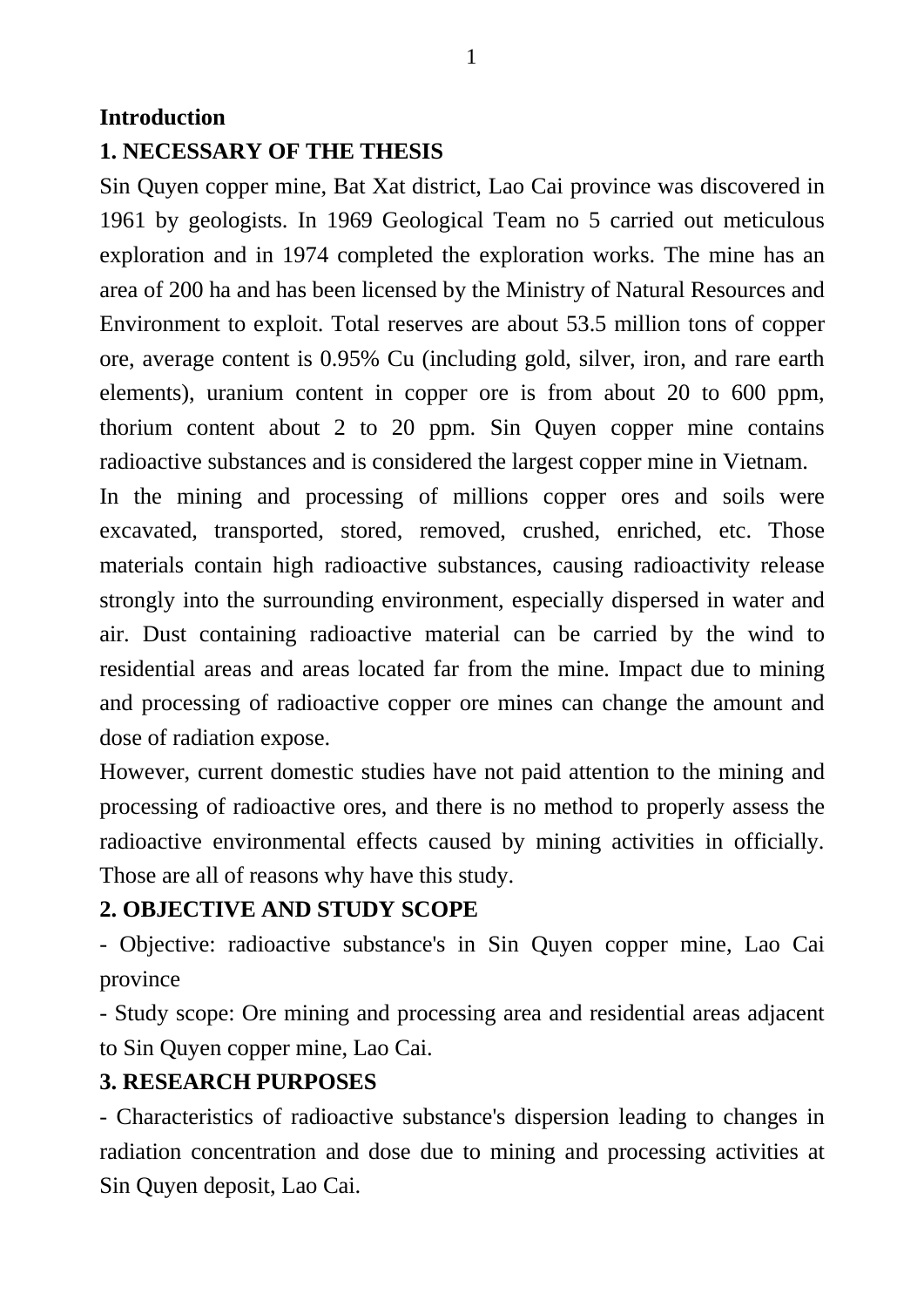- Assessment of the radiation effects on the environment and human health due to the mining and processing of radioactive copper ores in the Sin Quyen, Lao Cai.

### **4. RESEARCH CONTENT**

- Collecting and synthesizing documents and research works on the investigation and assessment of the radioactive environment, the characteristics of radioactive substances dispersing into the environment to change the concentration and dose of radiation.

- Collect and synthesize documents on geology, minerals, geo-chemistry, and environment ... so far in the study area.

- Studying the geo-environment characteristics, distribution and existence form of uranium in order to elucidate the geochemical characteristics of radioactive substances in the process of mining and processing copper ore.

- Study on characteristics radionuclides (in soil, water and air environment).

- Research and build models from theory to experiment to determine the radon release.

- Researching methods of statistical analysis determine the local natural radiation background before mining and processing and the current dose after mining and processing as a basis for determining the fluctuation of radiation dose assessment of environmental pollution.

- Evaluation of the effects of radioactivity on the surrounding environment due to copper ore mining and processing at Sin Quyen deposit, Lao Cai.

### **5. RESEARCH METHODOLOGY**

To carry out the above research, the researcher used a combination of research methods, including:

- Research on the theoretical basis of radioactive release characteristics due to the mining and processing of ore bearing radioactive minerals in the world and in Vietnam.

- Methods for building theoretical and practical models to predict radon concentrations in the environment when there is mining and ore processing.

- Method of determining the change in radioactivity content and dose when mining and processing radioactive ores.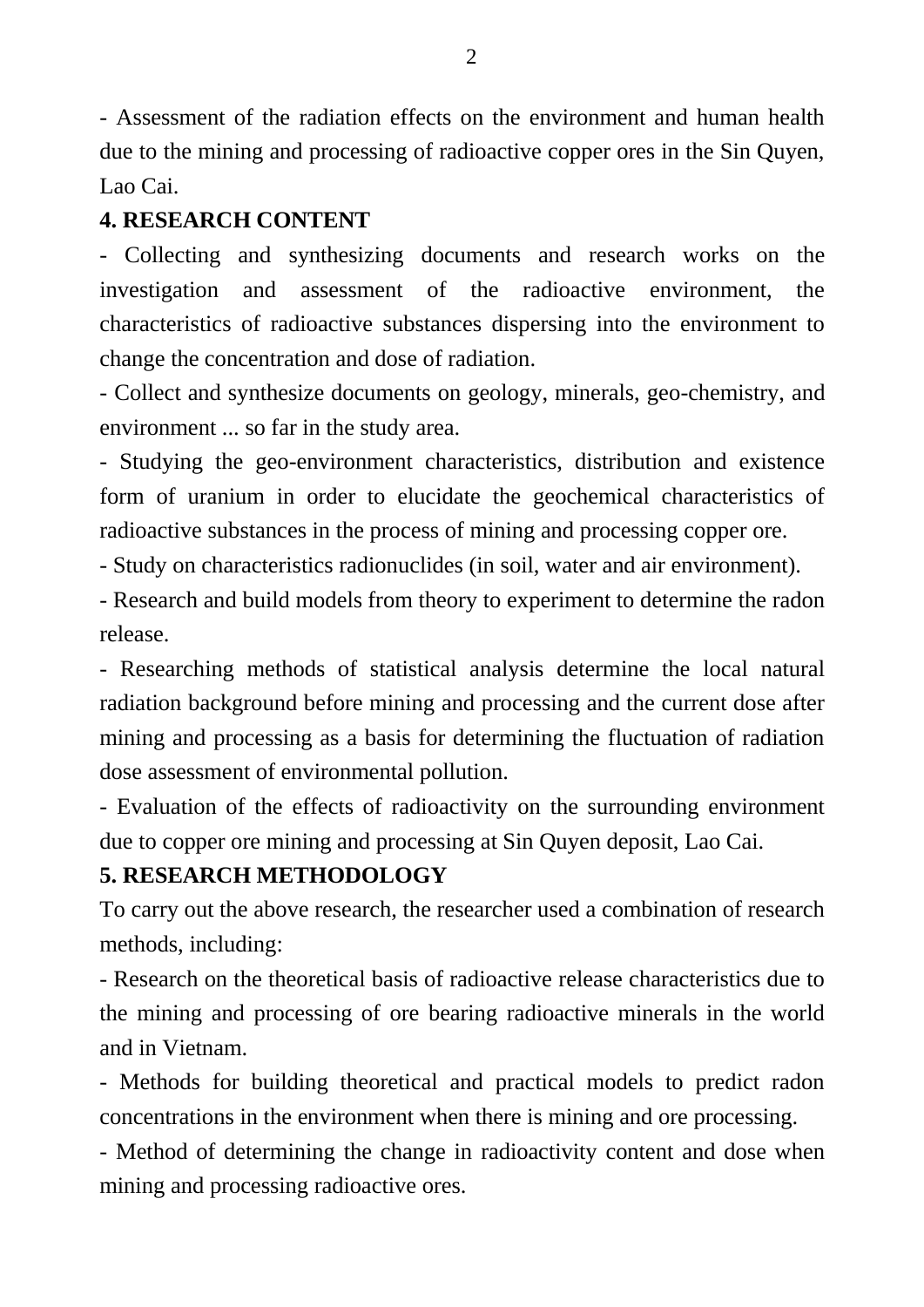- Methodology for interpreting calculation and measurement results in order to select appropriate methods and to assess radioactive environmental impacts caused by mining and mineral processing activities.

## **6. METERIALS**

The thesis is made on the basis of documents collected by postgraduate at the radioactive environment during working time at office. The geological, geochemical and environmental documents of scientists researching on Sin Quyen copper mine, Lao Cai, the author has directly constructed the monitoring, investigation and assessment of the radioactive environment at study area. In addition, author also consulted the documents of many domestic and foreign research projects related to radioactive studies relating the radioactivity effect due to when there are mining and mineral processing activities...

## **7. NEW POINTS OF THE THESIS**

7.1. The new research methods are based on approaches that have been introduced in the world: author study the geochemical environment characteristics of the Sin Quyen copper mine under the influence of mining and processing activities, and detailed survey methods of the radioactive environment to determine the radiation dose distribution in mining and processing areas and surrounding residential areas.

7.2. The author were distinguished and clarified the geochemical environmental characteristics of the mining and processing areas at Sin Quyen copper mine. The characteristics of radioactive dispersal at Sin Quyen copper mine in the aquatic environment are closely related to the geochemical and ore-chemical characteristics namely radioactive minerals, including uranitite.

7.3. Building a model from theory to experiment determine the dispersion of radon gas release along low-terrain valleys and accumulate in residential areas with many houses and trees to block the wind.

7.4. The results of assessment of radioactive environmental effects due to mining and processing of copper ore at Sin Quyen deposit, Lao Cai which can serve population planning and socio-economic development.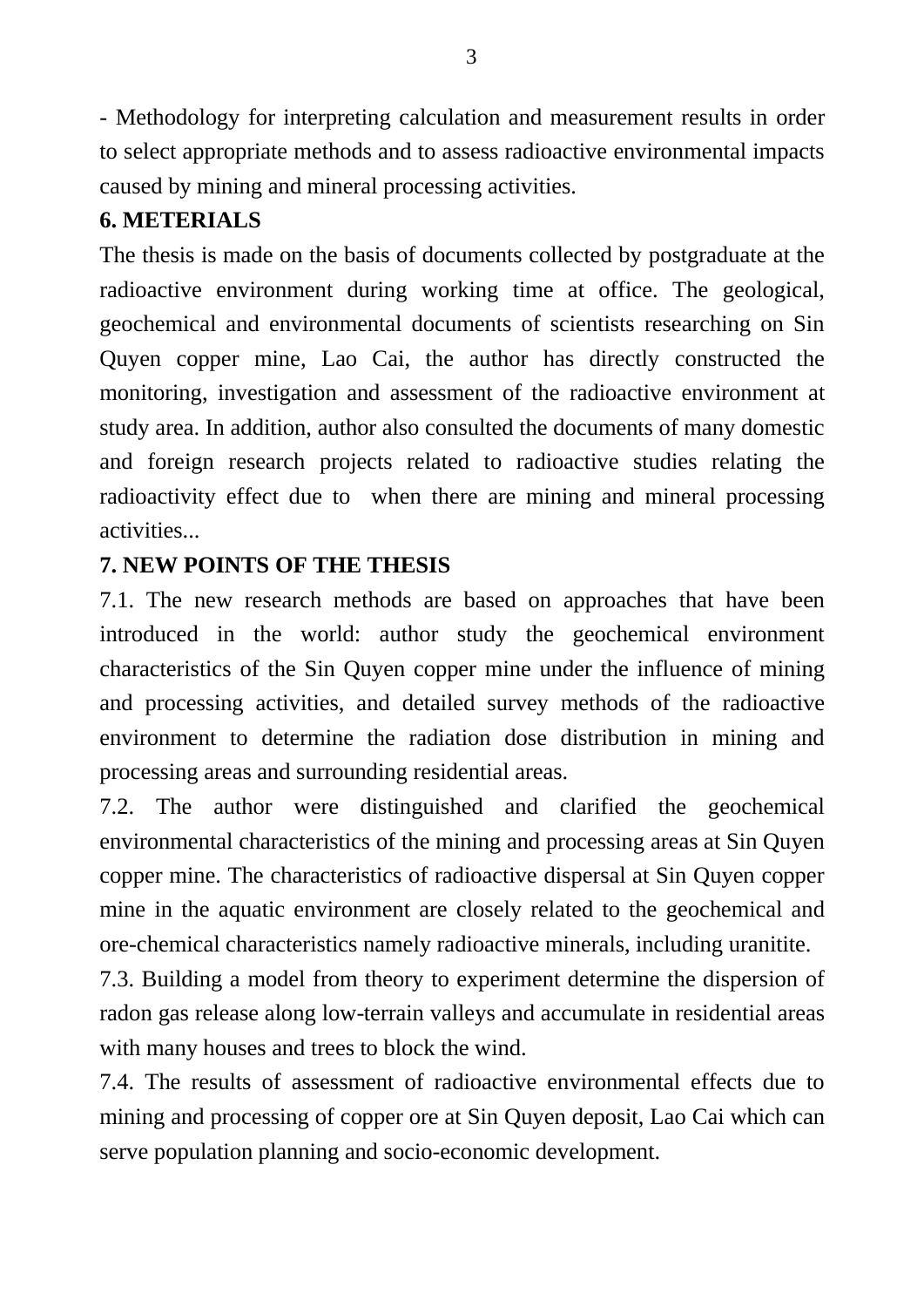#### **8. THE PROTECTION THESIS**

8.1. Thesis 1: The methodology of surveying the radioactive environment was combined with sampling for geological and geochemical analysis that is a reasonable and reliable research method to help clarify the characteristics of the environment. The environment in the mining and processing areas are convenient for the dissolution and transportation of radioactive substances

8.2. Thesis 2: The characteristics of radioactive dispersion in the water environment due to the exploitation and processing of copper ore, Sin Quyen deposit are determined as follows:

 $+$  When exploiting, the water at the field site has a high content of HCO<sub>3</sub>anion (from 30 to 292 mg/l, average 125 mg/l) and pH from 6.3 to 8.75, average 7. 3 features a weak alkaline environment that could increases the solubility of uranium from the solid mineral uraninite dozens of times.

+ When processing copper ore, pyrite and other sulfide minerals are crushed and mixed with the ore to create a sulfuaric acid environment that reduced the pH from 7.3 to 2.7 (acidic environment) and strongly increases solubility of uranium up to hundreds of times.

#### **9. SCIENTIFIC AND PRACTICAL**

\* Scientific significance:

- The research results of the thesis full fill and more comprehensive awareness of radioactive dispersion characteristics in Sin Quyen copper mine.

- The research results of the thesis contribute to perfecting the methodological system to study the characteristics of radioactive release and environmental changes caused by mining and processing not only in Sin Quyen copper mine but also applied to other mines with similar conditions.

- Determining the change in the radioactive environment helps to assess the radioactive environmental effects due to mining and processing of copper ore bearing uranium, Sin Quyen deposit.

\* Practical significance:

The accurate determination of changes in the radioactive environment in the Sin Quyen copper mine area, Lao Cai which is based on the actual survey measurements in the field, the sample analysis data at the laboratories at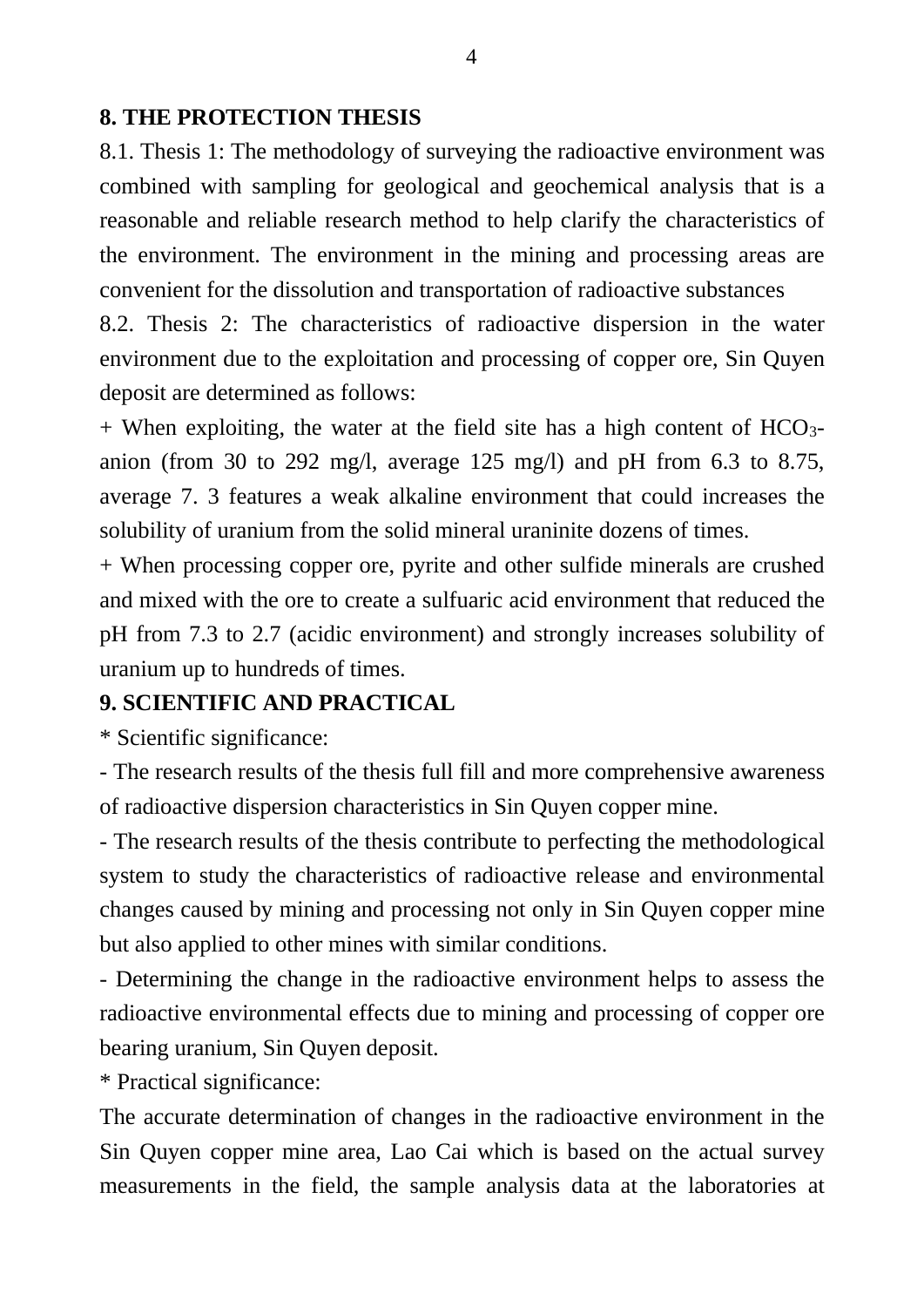AGH, Poland and the lab had high reliability to help accurately assess radioactive environmental impacts, for planning of exploitation and processing of copper ore from Sin Quyen deposit and population planning and socio-economic development.

The thesis was completed at the Department of Geophysics, HaNoi University of Mining and Geology under the scientific supervisor of Prof. Dr. Le Khanh Phon, and Prof. Dr. Nguyen Van Lam. The postgraduate expressed his deep gratitude to the scientific instructors who were always closely and devotedly throughout the process of studying, researching and completing the thesis. In the process of implementing the thesis, the postgraduate always received the attention and help and created favorable conditions from the Department of Geophysics, the Faculty oil and gas, the University of Mining and Geology, postgraduate department, Ministry of natural resources and environment, General Department of Geology and Minerals of Vietnam, Geology Division for Radioactive and Rare Elements, scientists, and colleagues. I appreciate it!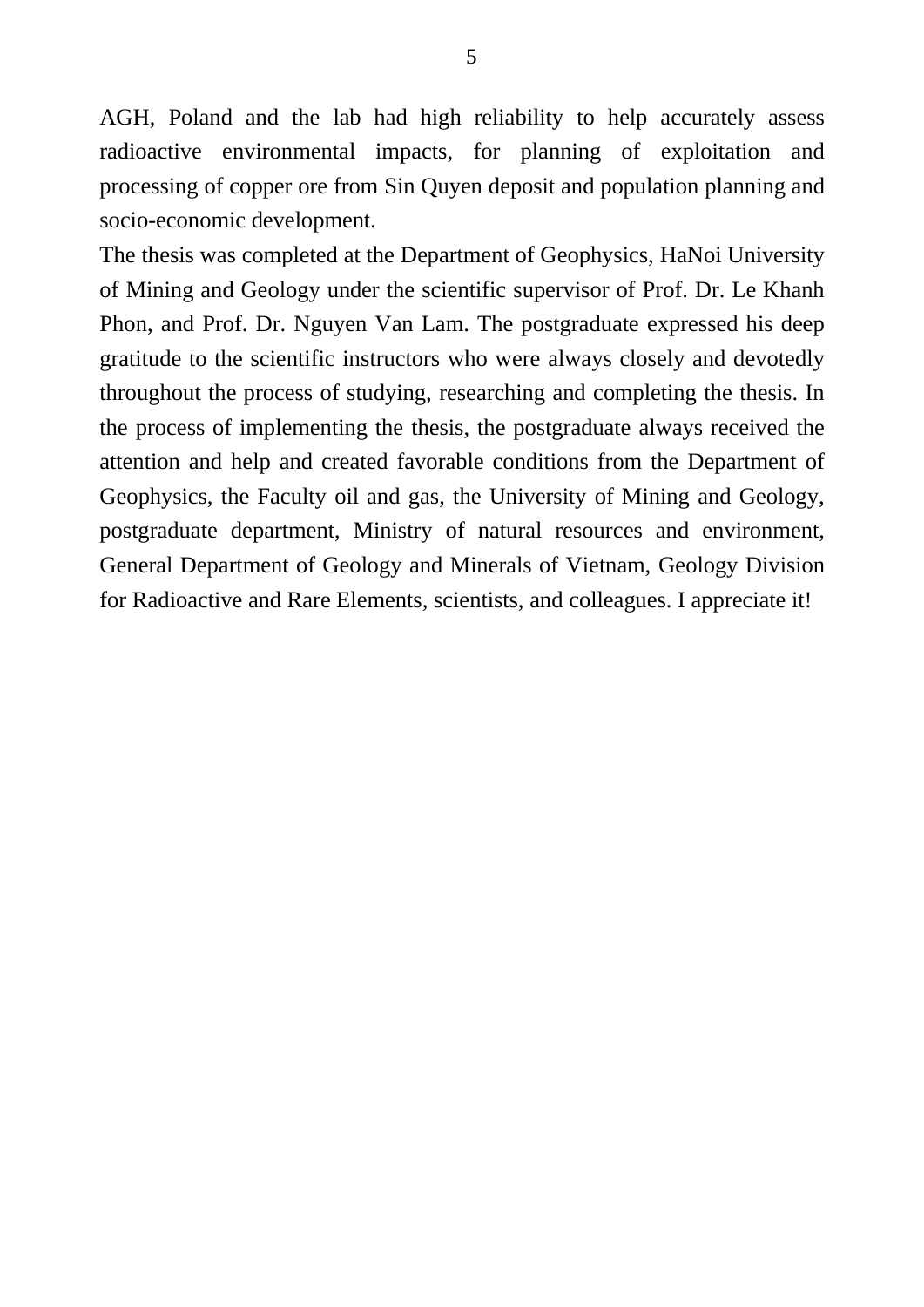#### **CHAPTER 1. OVERVIEW**

## **1.1. Research situation on the dispersion of radioactive substances due to mining and processing in the world**

In the world, many studies òn the dispersion of natural radioactive substances in the environment caused by the influence of the processes of mining and processing radioactive ores and containing radioactive materials. Fernandes and collaborators (Brazil) [50], Jenk and Schreyer (Germany) [51], Chrusciel [52], Pieczonka and Piestrzynki (Poland) [53], Carvalho et al (Portugal) [55] [58], Tripathi et al (India) [56] and many other scientists around the world have conducted studies to identify and evaluate the level of danger by increasing levels of radioactive elements in environment. Environmental radiation due to uranium and radium ore mining. The results of the survey and assessment have given measures to restore the environment and measures to ensure radiation safety for the surrounding environment and people.

Not is only studying the radioactive environment at uranium mines, other bearing radioactive deposits are also interested. Roxman and others (Russia) [74], Adagunodo et al [61], Gaafar et al (Egypt) [59] studied and determined the elevation of radioactivity in copper-molybdenum deposits, kaolin mines... thereby providing requirements for radiation protection in those radioactive mines.

To clarify the radioactive dispersion in the environment during the extraction and processing of radioactive minerals, Roxman GI, Bakhur AE, Petrova NV (Russia) [74] divided radioactive wastes in liquid form, gas, and solid.

a. Dispersion of radioactive substances in liquid form:

b. The release of radioactive gaseous substances:

c. Dispersion of radioactive solids:

\* Comment: In the world, in order to assess the radioactive environmental effects caused by mining and processing radioactive ores, two approaches have been proposed:

- The first approach: study the geochemical environment characteristics of mineral deposits in the oxidizing conditions of the epigenetic zone.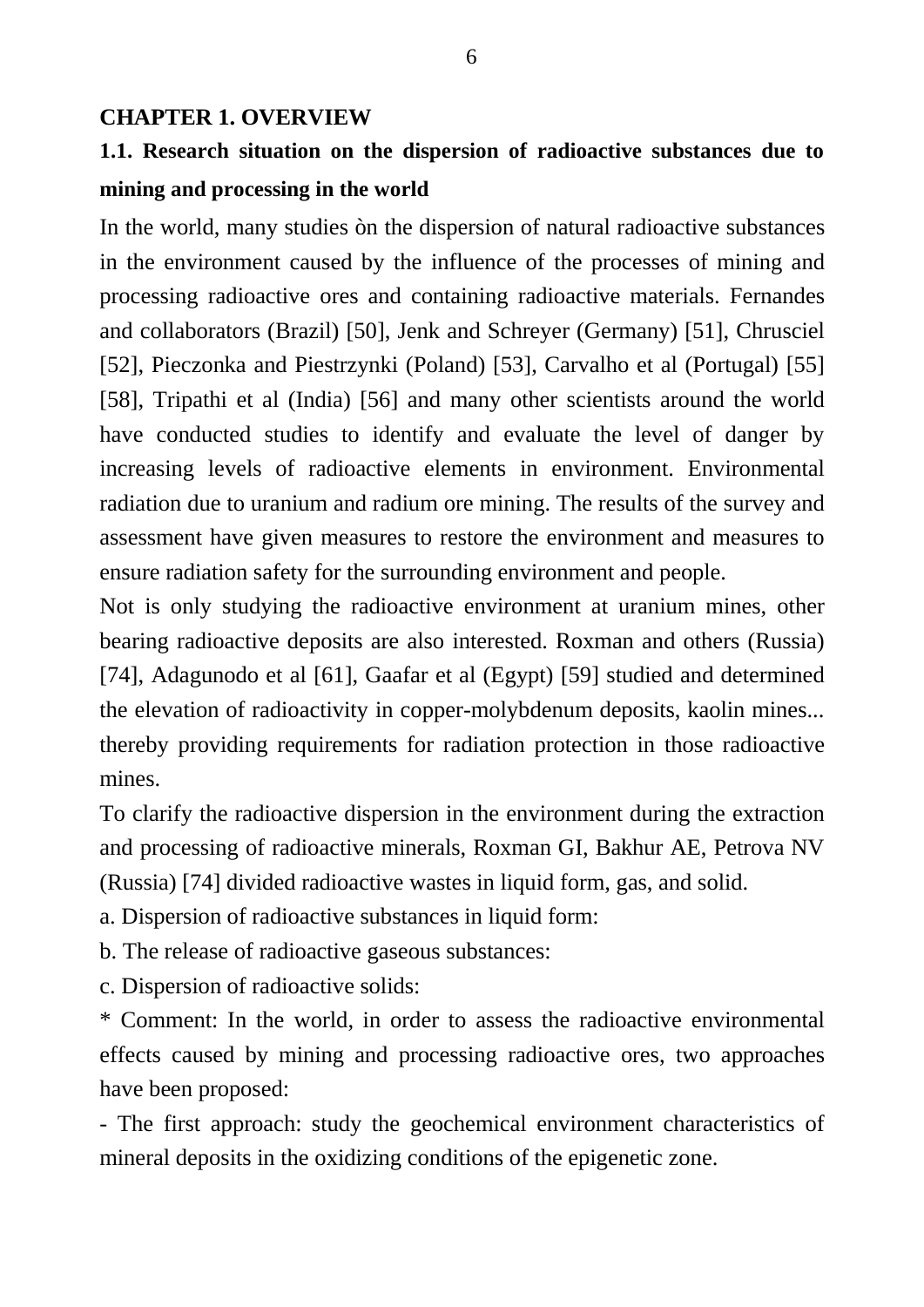- The second approach: applying a detailed surveying method of the radioactive environment, determining the rules of distribution of radiation dose concentrations at the field, flotation plant, waste dump and neighboring residential areas.

#### **1.2. Research overview in Vietnam**

In the study of the characteristics of the dispersion of radioactive substances in radioactive mines, there have been many studies, such as Tran Binh Trong [23, 26], Nguyen Van Nam [23, 26], […] 28], Trinh Dinh Huan [31, 35], Nguyen Phuong [36], Nguyen Thai Son [37]. Most studies on the characteristics of radioactive substance's dispersion in the natural environment. In the field of investigation and assessment of environmental impacts caused by mining and processing activities of radioactive and radioactive minerals in Vietnam, they have not been paid much attention and studied in detail. Specifically, only the study by the group of authors Trinh Dinh Huan [31] initially provided the data as evidence about the variation of irradiation dose and the risk of radioactive pollution caused by the activities of the uranium ore exploration in the area of A block, uranium mine in Pa Lua - Pa Rong area, Nam Giang district, Quang Nam province. However, the study did not calculate the variable dose and clarify the dispersion characteristics of radioactive substances in the environmental components, so it did not fully assess the effects of the radioactive environment on the staff and the population in the vicinity of the surrounding mine.

#### **1.3. The shortcomings and research tasks of the thesis**

As mentioned by the author in the above section, the scientific works conducted by agencies, localities and scientists in our country have only mentioned the investigation, survey and assessment of the environmental impact field natural radiation. The methodology and research directions on the dispersion characteristics of radioactive substances that change the environment due to mining and processing activities which have not yet received attention, research and development tasks to have a clear and scientific view on effects of radiation in the process of mining and processing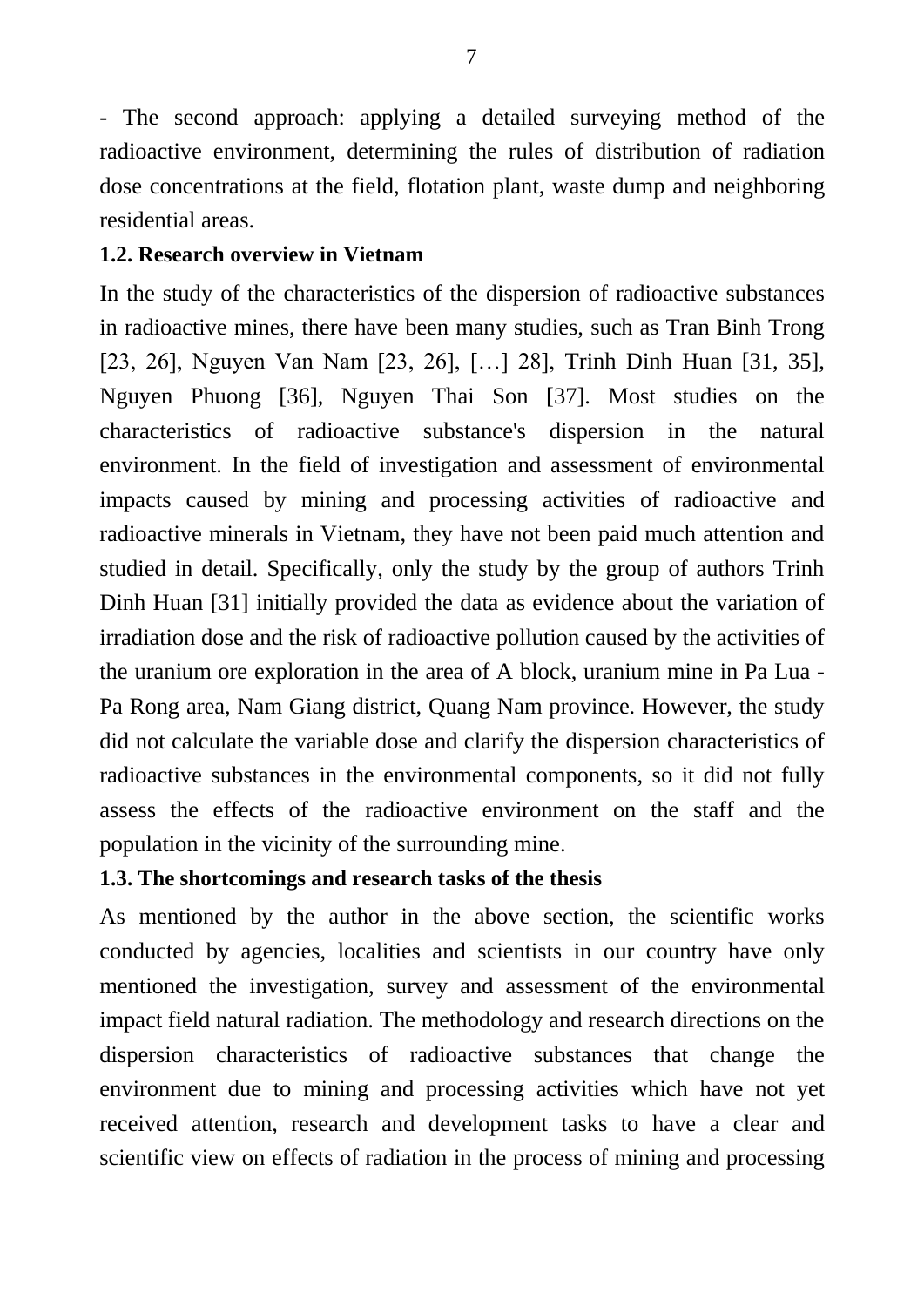radioactive ores, containing radioactive materials in our country. Therefore, the tasks of postgraduate needs to solve the following problems:

- Identify the geochemical environment and dispersion characteristics that change the irradiation dose concentration due to mining and mineral processing activities.

- Develop a system of methods for assessing the radioactive environment in ore mining and processing activities, clearly defining the concept of "radiation work" (human activities that change radiation levels and doses) such as exploration, extraction and processing of radioactive minerals).

- Clarifying the concept of "natural radiation background" when assessing radioactive effects on "radiation work" is "local natural radiation background" which is determined on the area of the human impact change in the dose, irradiation dose.

# **CHAPTER 2. GEOLOGICAL CHARACTERISTICS, OVERVIEW OF MINING AND PROCESSING AT SIN QUYEN COPPER MINE, LAO CAI PROVINCE**

**2.1. Location and history of geological and geophysical research in Sin Quyen deposit, Lao Cai province.**

## **2.1.1. Overview of the location of the research area of radioactive copper mines**

Sin Quyen copper mine belongs to the right bank of the Red River side, extending from Vi Kem and Coc My villages to the center of Ban Vuoc commune, Bat Xat district, Lao Cai province. The mine area covers an area of 200 ha and is licensed by the Ministry of Natural Resources and Environment.

# **2.1.2. History of geological and geophysical research in Sin Quyen deposit area**

In 1960, Delegation 135 discovered radioactive abnormalities near Vi Kem, Sin Quyen villages. In 1975, the results of meticulous exploration of Sin Quyen copper mine identified high radioactive content in copper ore bodies using borehole geophysical documents, showing a high correlation between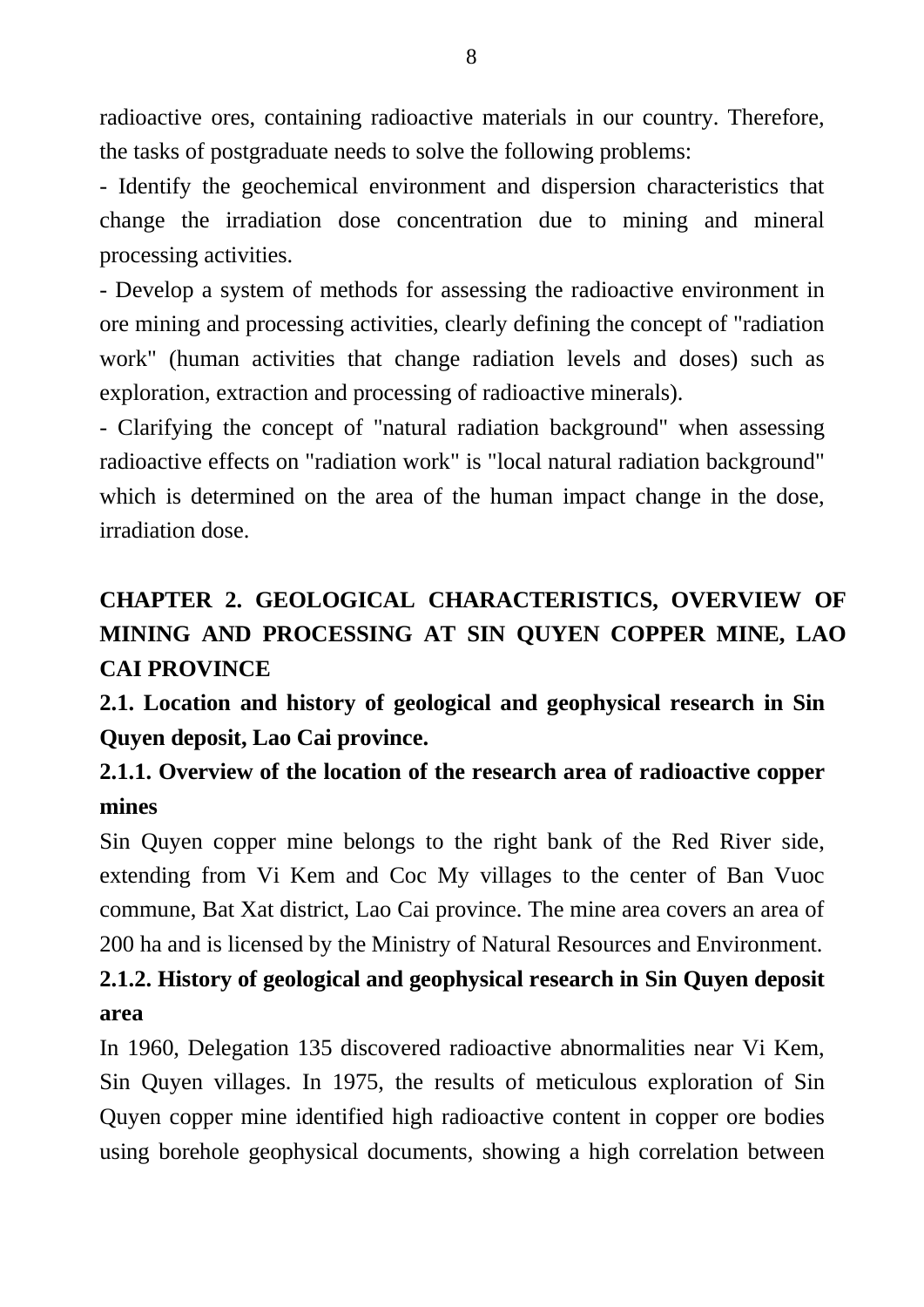copper ore bodies and strong measured gamma levels, proving that there is a radioactive symbiosis in Sin Quyen copper ore.

Mining work in Dong Sin Quyen - Lao Cai has been conducted by Vietnam Minerals Corporation since 2006 until now.

In the 2000s, Le Khanh Phon carried out investigation and the survey of the radioactive environment in the area, the results determined that some components of the radioactive environment in the mine area exceeded the allowable limit.

#### **2.2. Natural and socio-economic characteristics related to Sin Quyen deposit**

Sin Quyen area is located in the northeast wing of Hoang Lien Son range and in the southwestern of the Red River zone. The hills here are stretched into strike in the direction of Northwest - Southeast. The area is very complicatedly dissected, the valleys in this area are wide, and the mountains are steeps.

- Climate characteristics: Sin Quyen deposit area is located in the northwest of our country, so it has the general characteristics of a tropical climate. In the cold season, it is influenced by the Northeast monsoon, and in the summer, it is influenced by a very hot and dry. The climate in the region is divided into two distinct seasons: the dry season starts from October to April next year, the rainy season from May to September. The annual average temperature is 22.50C, the highest is 420, the lowest is low at least 20. Humidity from 70 to 85%. The annual rainfall is from 1400 to 1800 mm, the maximum daily rainfall is 212 mm.

- Hydrological features: Rivers and streams in the region flow in two directions almost at right angles to each other, in the northwest-southeast direction and a system of streams flows in the southwest-northeast direction. The Red River is the only and largest river in the region.

### **2.3. Geological and mineral characteristics of the study area**

### *2.3.1. Stratigraphy*

In the study region there are sedimentary and metamorphic formations of Proterozoic, Paleozoic and also Cenozoic era according Ta et al, (1975). *Proterozoic*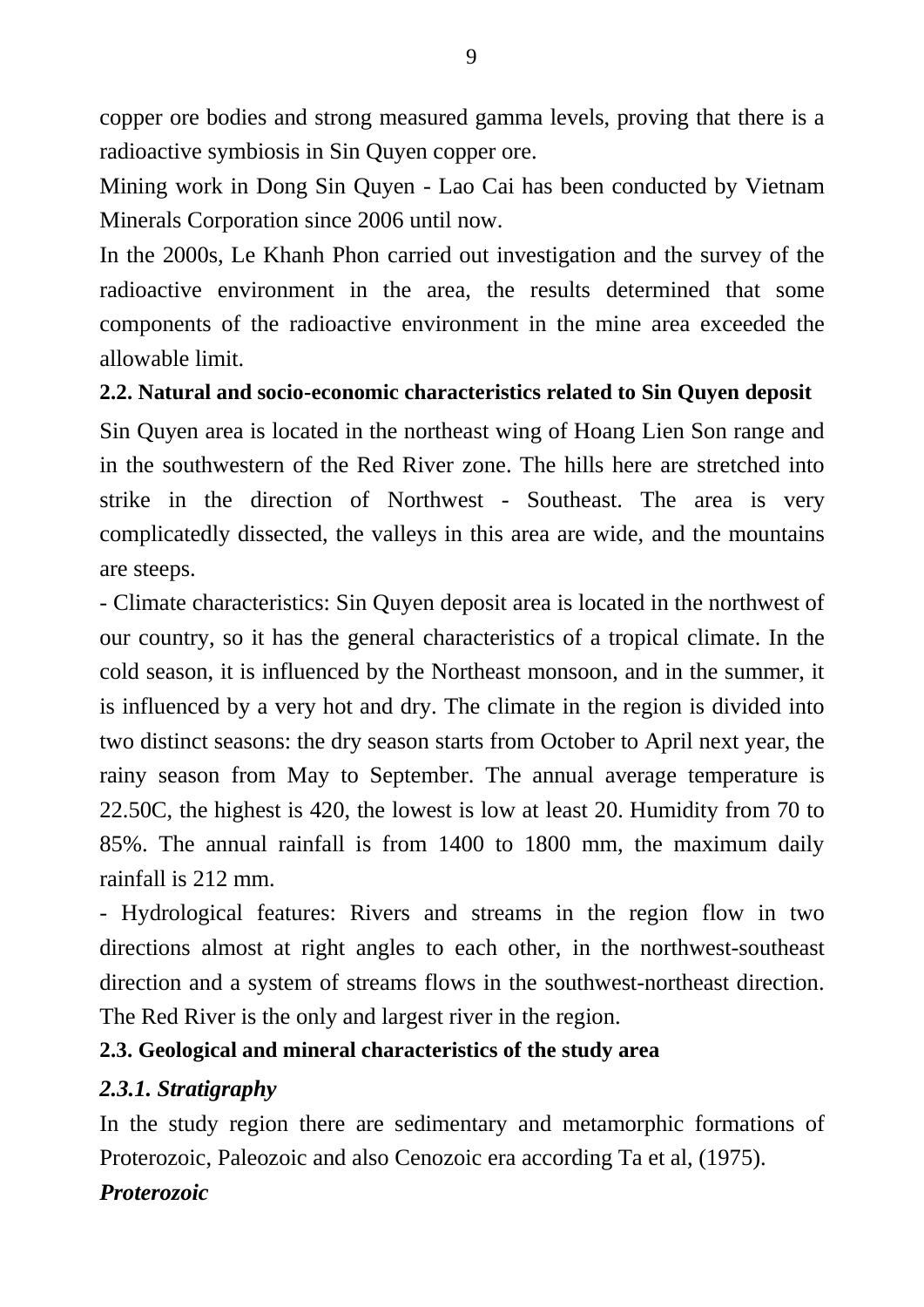The Sin Quyen deposit occurs in Proterozoic Sin Quyen formation (SqF). The SqF includes sedimentary rocks and metamorphosed sediments hosting copper bodies. The formation is composed of highly crushed amphibolites, migmatised gneiss, granite-gneiss, schist and altered rocks extending in NW– SE direction between 280 and 320 $^{\circ}$ , 50 to 85 $^{\circ}$  of dip, and 400-800m of thickness. The SqF underlies comformable with the Thung Sang formation (TSF) and Cambrian Sa Pa Suite (SPS), and uncomformable with Cam Duong formation (CDF), and Cenozoic Quaternary formations (Q). The structure of the mentioned formations were strongly controlled by Sin Quyen reverse fault and also were penetrated by number of regional dislocations, including Sin Quyen, Pin Ngan Chai and Thung Sang faults, all of them are parallel and visible as splays of the major Red River Fault (RRF).

From the mineral composition point of view, the SqF can be divided into lower (Sq1) and upper (Sq2) sub-formations. The Sq1 contain 50% of quartz, 15% of graphite, 10% of biotite, and 12% of muscovite as a major minerals and plagioclase, tourmaline, garnet, sillimanite as a minor minerals. While the Sq2 is chiefly consist 61% of plagioclase, 21% of quartz, and 15% of biotite as major minerals and apatite, sphene, calcite and garnet as accessory minerals.

### *Paleozoic*

The CDF is composed of Paleozoic Cambrian sediments composed of quartz, sericite, schist containing graphite, carbonate, schist, quartz, biotite, chlorite schist. The formation is extending in NW-SE strikes from 280 to 320° and dipping under 20 to  $70^{\circ}$ .

#### *Cenozoic*

Cenozoic Quaternary sedimentary formations (Q) in the region are very thin and uncommon, and consist of pebble, sand, clay and sandstone.

#### *2.3.2. Intrusives*

The magmatic intrusives are divided into two main formations: Proterozoic Coc My formations (CMF) and Permian suites. The CMF covers up to 30% of the deposit area and consists of amphibolite and granite-gneiss. Permian intrusives are the youngest in the region, and are represented by gabbro–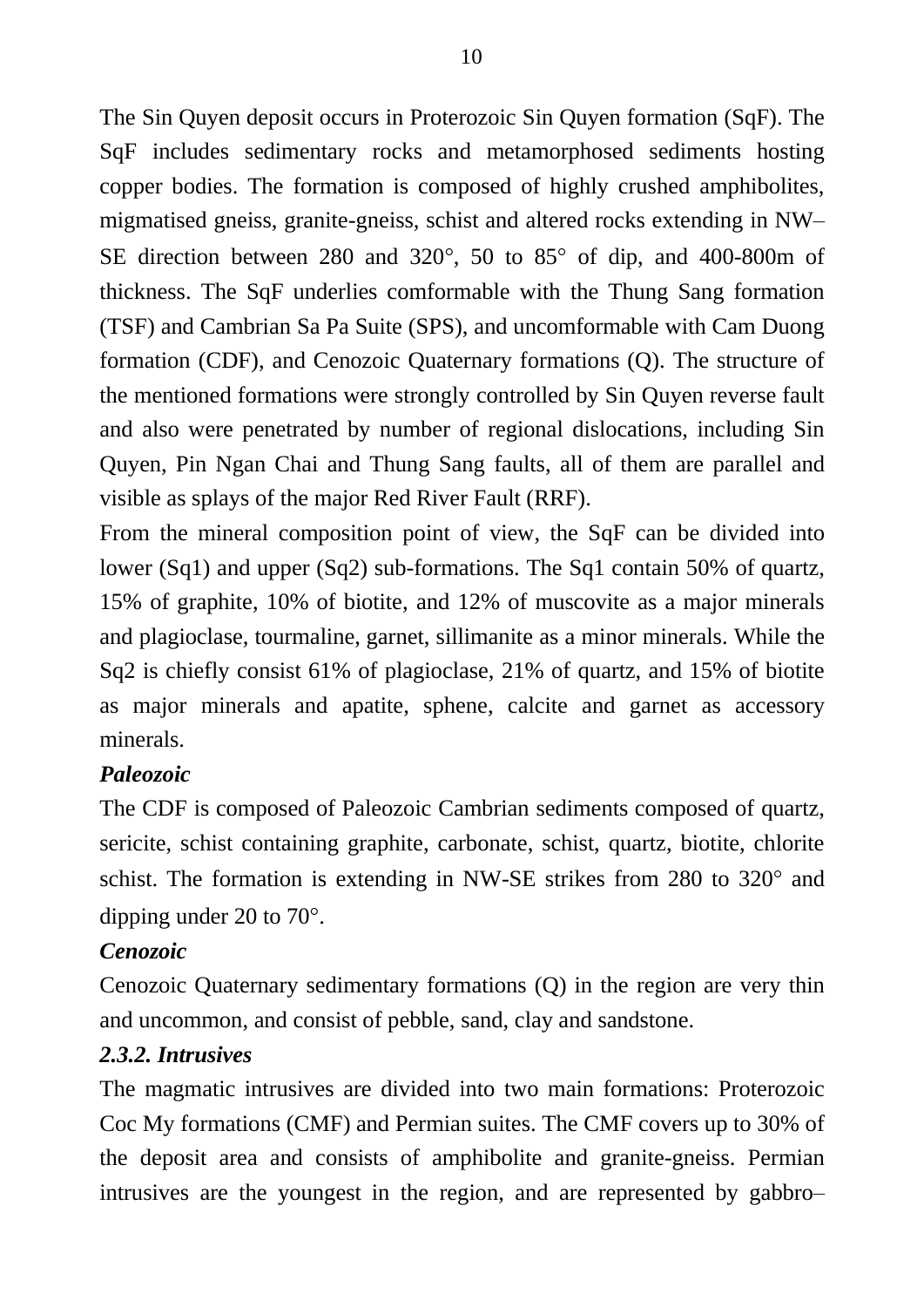dolerite and plagio-granite intrusions Ta et al, (1975).

Amphibolites are the earliest intrusive rocks penetrating into the SqF with thickness from 5 to 50 m and 10 to 100 m in length, extending in NW–SE direction. The intrusive rocks comprise 66% of hornblende, 19% of plagioclase, 6% of biotite as major minerals and other minor minerals such as orthite, epidote, apatite, ores, chlorite and calcite. In the zone close to the copper ore bodies there usually occur other minerals such as allanite, calcite, and quartz.

Granite-gneiss occupies up to 25% of the deposit and is highly crushed and migmatized. Those rocks occur as dykes and lenses 2-200 m in thickness, 10- 3000 m in length and extend in NW–SE direction. The granite-gneiss comprises 66% of plagioclase, 26% of quartz, and 7% of biotite as major minerals and zircon and apatite as minor minerals.

The gabbro–dolerite occurs in the zone of contact between the SqF and the SPS and extends in NW–SE direction. The gabbro–dolerite comprises of amphibole [64%], plagioclase [18%], biotite [7%], chlorite [5%] and other: calcite and disseminated pyrite, pyrrhotite, chalcopyrite.

The plagio-granites occur in fracture zones of the deposit and penetrate through the SqF into SPS rocks and the CMF with 0.5-20 m thickness and 10- 300 m length. The plagio-granites consist of plagioclase (63%), quartz (26%) and biotite (6%) as major minerals and microline, muscovite, apatite, chlorite, and sometimes traces of zircon and albite as minor minerals. In the zone close to the plagio-granite there is plagio-pegmatite composed of quartz, plagioclase, biotite, allanite and epidote.

#### *2.3.3. Constructive characteristics*

The metamorphic formations were briefly described by Ta et al, (1975). They occur at the center of deposit in various forms such as lenses, chambers or vein bunches with  $0.5 - 100$  m thick,  $1 - 1000$  m long and trend from  $280^{\circ}$  to  $320^{\circ}$  and are dipping from  $65^{\circ}$  to  $90^{\circ}$ . The metamorphic formations contain pyroxene, garnet, hastingsite, quartz, albite, orthite, apatite, biotite, plagioclase, vezuvian, chlorite, epidote, calcite and allanite. The metamorphic rocks can be divided into two groups: 1) skarn-pyroxene-garnet rocks and 2)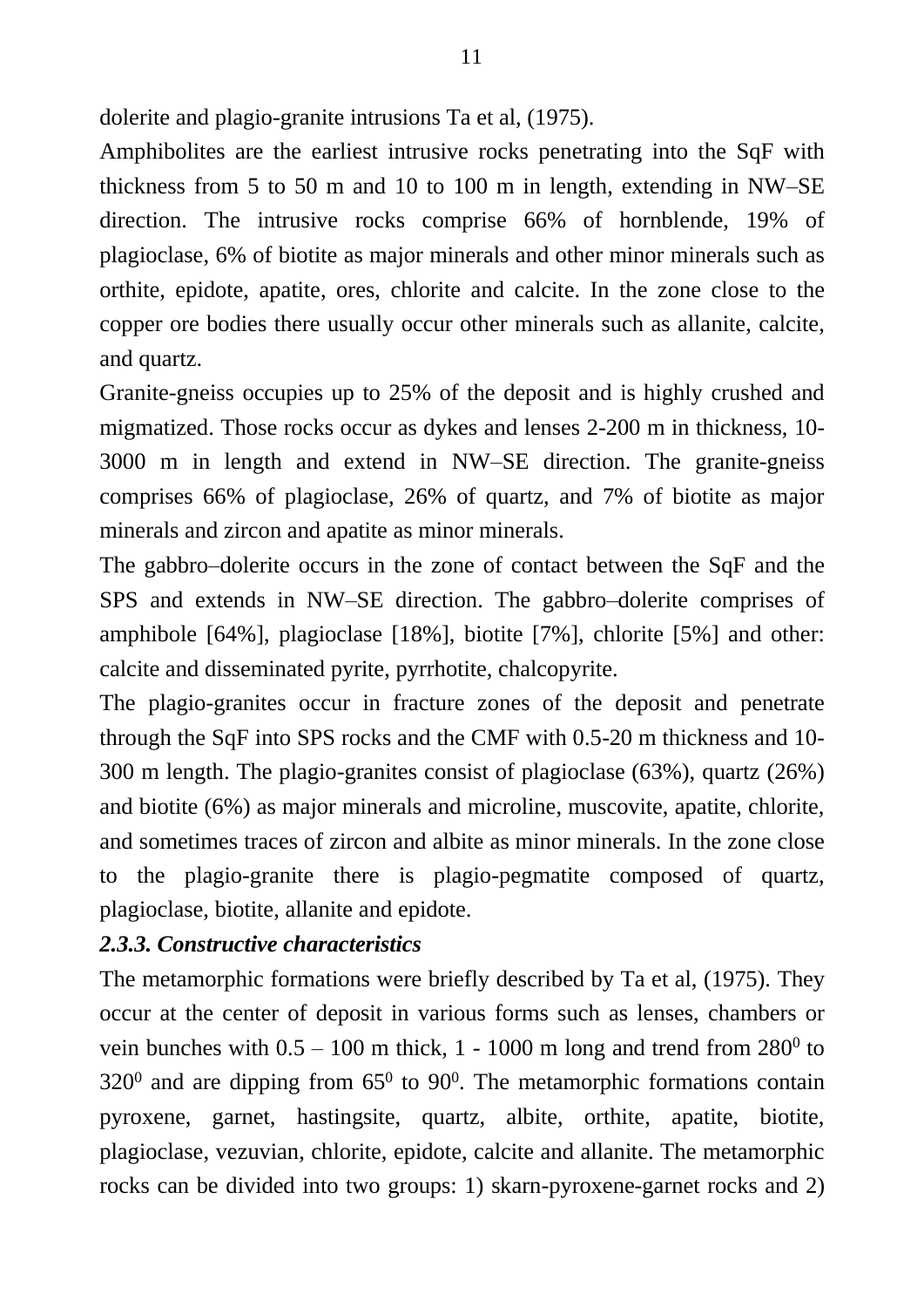skarn-hastingsite-biotite-quartz rocks groups. The skarn-pyroxene-garnet rocks group composed of pyrrhotite ores, rare chalcopyrite and the skarnhastingsite-biotite-quartz group including magnetite ore, uraninite, sulfide ore (mainly chalcopyrite-pyrrhotite).

#### *2.3.4. Resource*

The Sin Quyen deposit is the largest IOCG deposit in North Vietnam, with a total area above 100 ha and includes seventeen ore-bodies. The reserves of Cu, REE, S, Au and Ag amount to 550 000; 334 000; 843 000; 34.7 and 25.3 tons, respectively. Since 2006, the Sin Quyen deposit has been exploited as an open pit mine with an annual average production of 12,000 tons of copper metal. Every year, more than million tons of ore and seven million cubic meters of rocks are excavated.

# **CHAPTER 3. CHARACTERISTICS OF RADIOACTIVE DISPERSION IN SINQUYEN DEPOSIT, LAO CAI**

### **3.1. Research method**

### *3.1.1. Scientific basis for selecting research methods*

## **3.1.1.1. Dissolution of uranium from ores, minerals and rocks in natural water**

a. Anion composition in water effect conversion of uranium from the ore into aqueous solution: The presence of HCO3- ions in water greatly increased the amount of uranium transferred from the ore into the solution. When even pH  $= 7$  the content of uranium in the solution containing  $HCO<sub>3</sub>$  ions increased tenfold.

b. Effect of oxygen on the displacement of minerals and ores and aqueous solutions: According to experimental documents [70],[74], it was shown that, when dissolving the minerals uraninite in oxygen-containing water with the presence of pyrite, which creates a sulfuric acid environment in solution, greatly increases the solubility of uranium in the mineral, especially when the water is saturated with oxygen. From pyrite-containing minerals, in the presence of water containing oxygen, the amount of uranium in aqueous solution is 20 times greater than that of no oxygen (see table 3.1).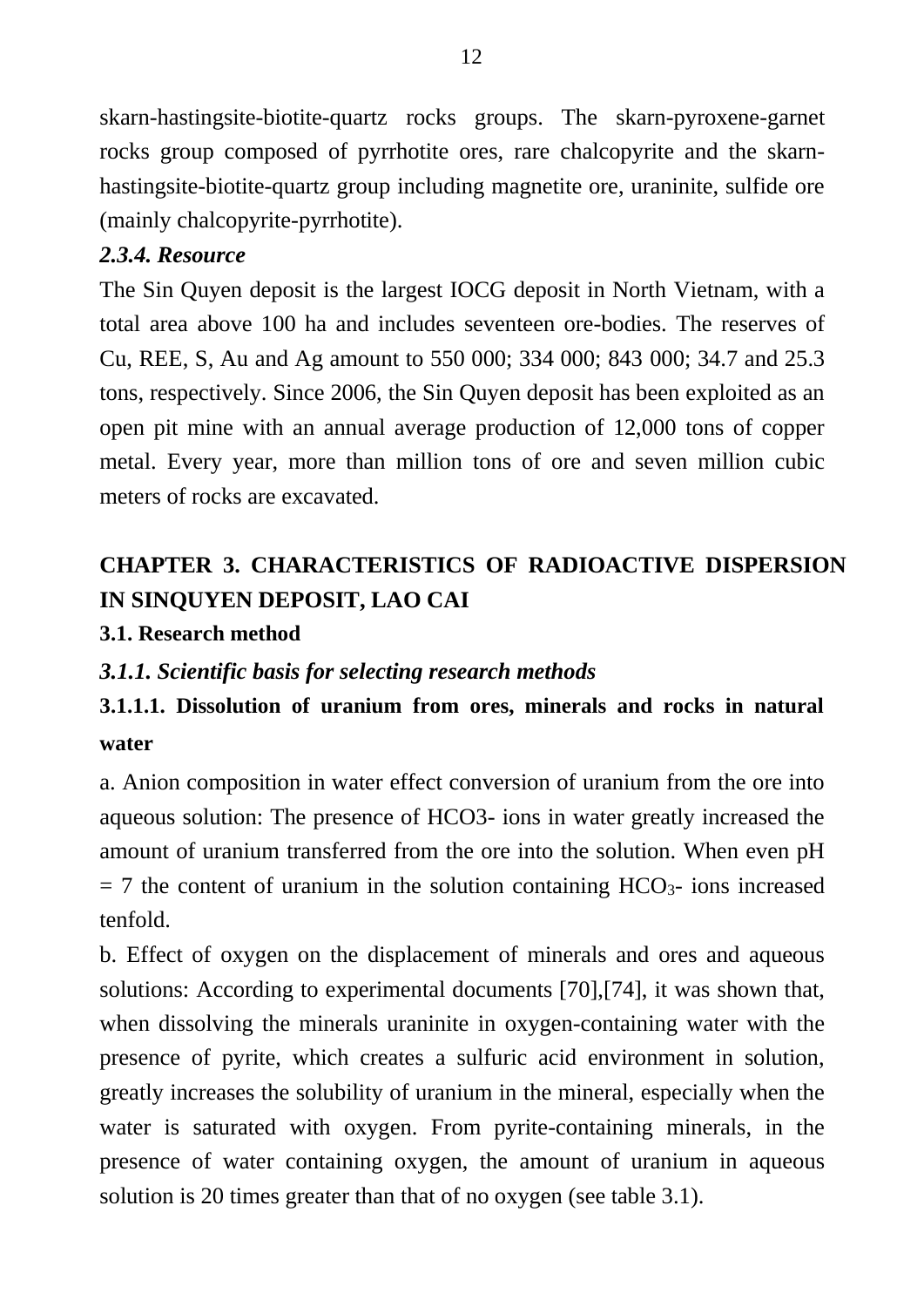c. Effect of the material composition of the ore on the conversion of uranium into aqueous solution: In the acidic sulphate environment, uranium is converted more strongly than in the carbonate environment. In the presence of pyrite alone, the uranium content in solution increases 100 fold even at  $pH =$ 4.5.

## **3.1.1.2. Transport forms of uranium in water**

The forms of uranium transport in water are varied and depend on the pH and chemical composition of the water.

# **3.2. Methods to study radioactive material dispersion caused by mining and processing at Sin Quyen copper deposite**

3.2.1. Methods of c*o*llecting and synthesizing documents:

- + Pre-exploitation survey.
- + Survey year 2000.
- + Survey of mining and processing companies.

+ Survey of radioactive environment has been carried out within the framework of the bilateral cooperation project between Vietnam and Poland.

3.2.2. Environmental geological route method

3.2.3. Method of measuring environmental gamma dose rate

3.2.4. Environmental gamma spectroscopy method

3.2.5. The method of alpha spectroscopy measures radon and toron concentrations in the air

- 3.2.6. Method of measuring alpha trace detector
- 3.2.7. Methods of monitoring radioactive environment
- 3.2.8. Sample collection and analysis
- 3.2.9. Methods of analyzing, processing and synthesizing documents
- A summary of the research methodology is as follows: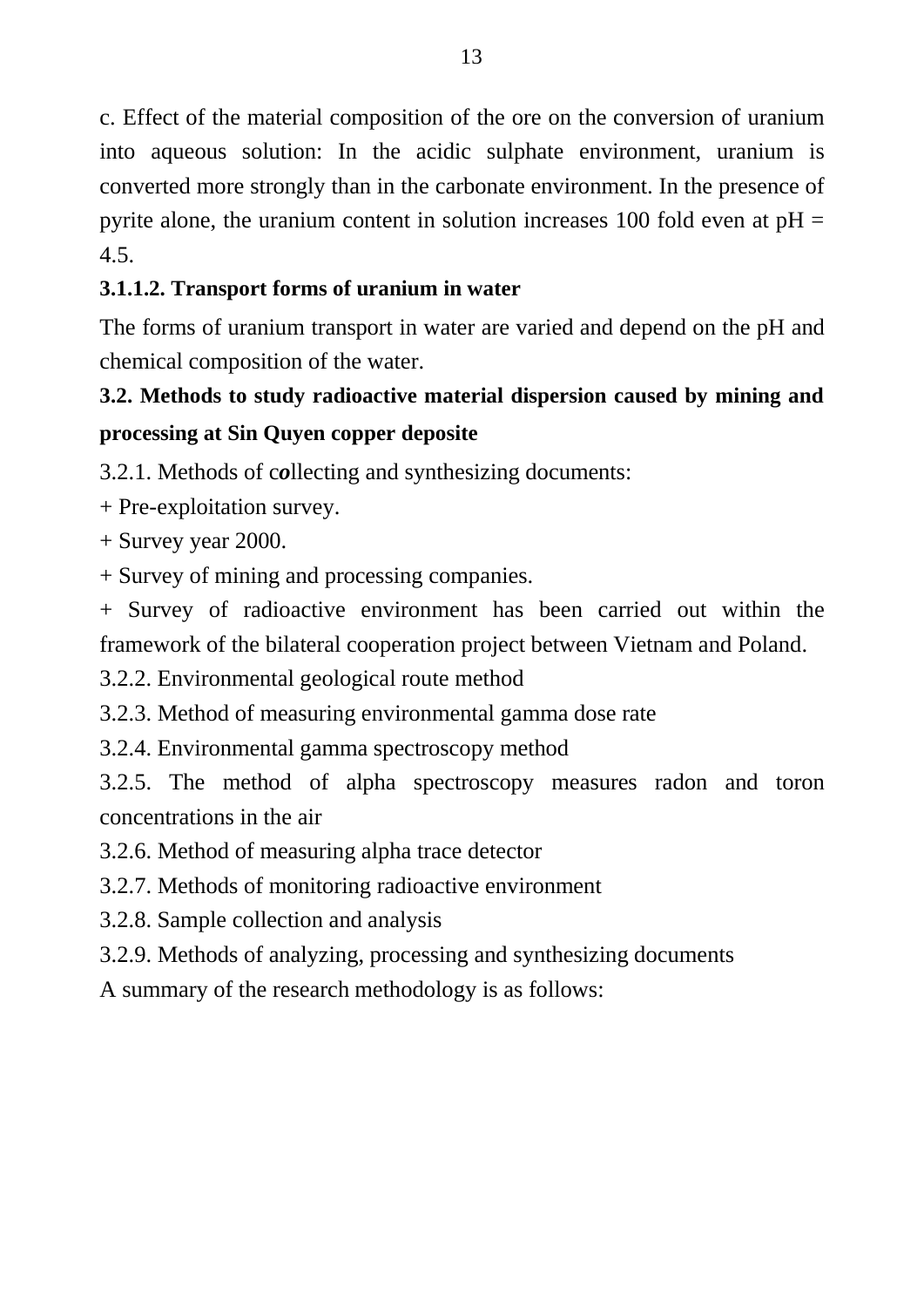

# **3.3. Research results on dispersion characteristics due to copper ore mining and processing, Sin Quyen deposite**

#### *3.3.1. Environmental characteristics of the Sin Quyen copper mine area*

The radioactive environment in the study area includes the "background" radioactive environment before mining and the radioactive environment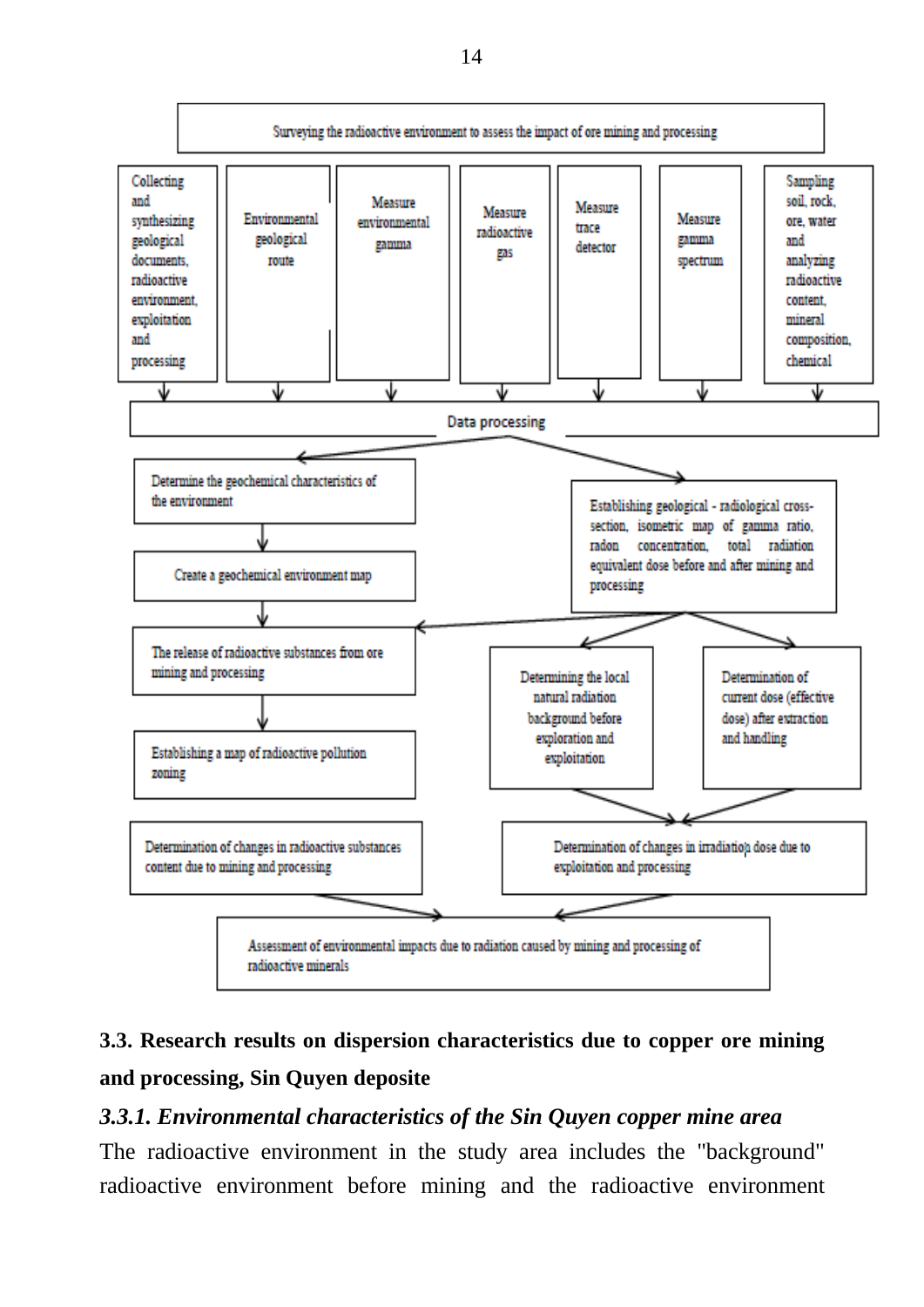(temporarily referred to as the post-exploitation radioactive environment).

*3.3.1.1. Features of mineral composition, chemical composition of rock, copper ore and waste in Sin Quyen area:*

The results of microscopy in 40 samples of rock, ore and waste have determined the mineral composition in Sin Quyen Lao Cai area, including the main minerals magnetite, pyrite, pyrotin, chalcopyrite, sphalerite; ilmenite, marcasite, tennantite, cubanite, arsenopyrite, galena, bismuth are minor minerals. Microscopic results have also identified crystals of Uraninite in magnetite - large sulphide ores

The results of gamma spectrometry in the laboratory of isotopic compositions <sup>238</sup>U, <sup>232</sup>Th, <sup>40</sup>K in rock and ore samples at Sin Ouven copper mine have confirmed the correlation coefficient of 0.78 between <sup>238</sup>U and copper. Thus, in the Sin Quyen, there is a close relation between  $^{238}$ U with copper ore.

*3.3.1.2. Characteristics of geochemical environment in Sin Quyen copper deposit area*

The results of the chemical composition analysis of the samples showed that the water at the quarry in the Sin Quyen deposit area had a high content of HCO<sub>3</sub> anion from 82 to 272 mg/l, the average was 178 mg/l, the pH fluctuated between 82 and 272 mg/l range from 7.2 to 8.05 with average 7.7 which is characteristic for weak alkaline environment. Besides, the  $E_h$  redox potential of the water in the mining area all have Eh values  $> 250$  mV, which is typical for a strong oxidizing environment which is a favorable environment for dissolving uranium from its minerals into the environment. On the geochemical environment map, two anomalies of  $^{238}$ U and  $^{234}$ U have been identified in the West and the East sides. The anomaly  $^{238}$ U,  $^{234}$ U in the western has the form extending from the southwest to the northeast in the direction of the flow from the west field to the water sampling location at Ngoi Phat. This proves that the uranium in copper ore due to mining is exposed in the aeration zone, is dissolved, transported, and released into the water of Ngoi Phat.

In the area of flotation plant, during the processing, rocks and copper ores containing pyrite and other sulfide minerals are crushed and mixed. Under the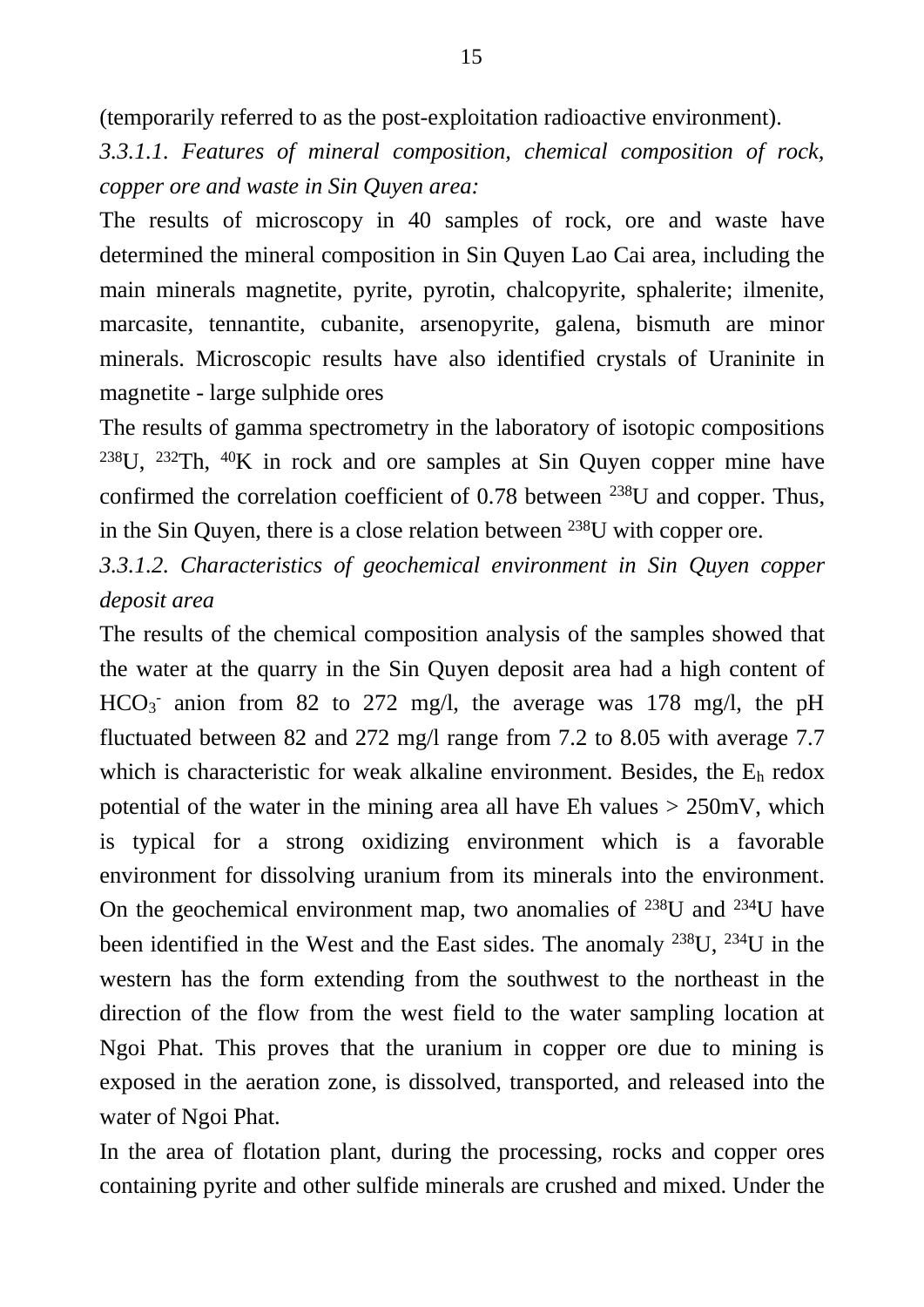effect of oxygen and natural water, sulfur is oxidized to create a sulfuric acid environment, causing the pH in wastewater to change rapidly, decreasing from 7.3 to the lowest value of 2.7. In the area of the waste lake and lake used for ore extraction, the pH ranges from 2.7 to 3.64, the concentration of  $HCO<sub>3</sub>$ anion is very low below 0.5mg/l in value. The low pH value and strong oxidizing properties  $(E<sub>h</sub>$  value > 300mV) of the medium increase the solubility and dispersal of uranium from the solid mineral uraninite into the water of the refinery and waste lake. On the geochemical map of the environment, the anomaly <sup>238</sup>U with a concentration of 12.7Bq/l and <sup>234</sup>U with a concentration of 13.1Bq/l in the waste lake was identified, caused by wastewater with a high concentration of Uranium flows out of a copper ore processing plant.

## *3.3.2. Dispersion characteristics of radioactive substances in the aquatic environment*

When the mine was exploited on a small scale (in 2000), the mining area and the selection plant were located in the western mining area of the mine. Sin Quyen copper mine has not yet built an ore processing area. At that time, the total alpha and beta activities of water samples in the field, mill water, and Ngoi Emission spring water all increased and exceeded the allowable standards (water samples with total activity  $\alpha > 0.1$  Bq/l, total β activity >1.0  $Bq/l$ ) which are causes a pollution area of approximately  $0.55 \text{km}^2$  covering the entire mining pit and flotation plant.

Since 2015, the scale of the mine has increased, has expanded the copper ore mining area, expanded the West side, put into operation the East side, the site is located more than 1km from the field site, the wastewater lake and the waste dump are located in near those areas.

The survey results of water environment in the mining area, HCO3- anion content is from 82 to 272 mg/l, average is 178mg/l, average pH is 7.7, which is typical for weak alkaline environment. Eh of the water in the mining area all have  $E_b > 250$  mV, which is typical for a strong oxidizing environment, and is favorable for dissolving and transporting uranium from minerals to the environment. Therefore, this is the reason why the water in the mining area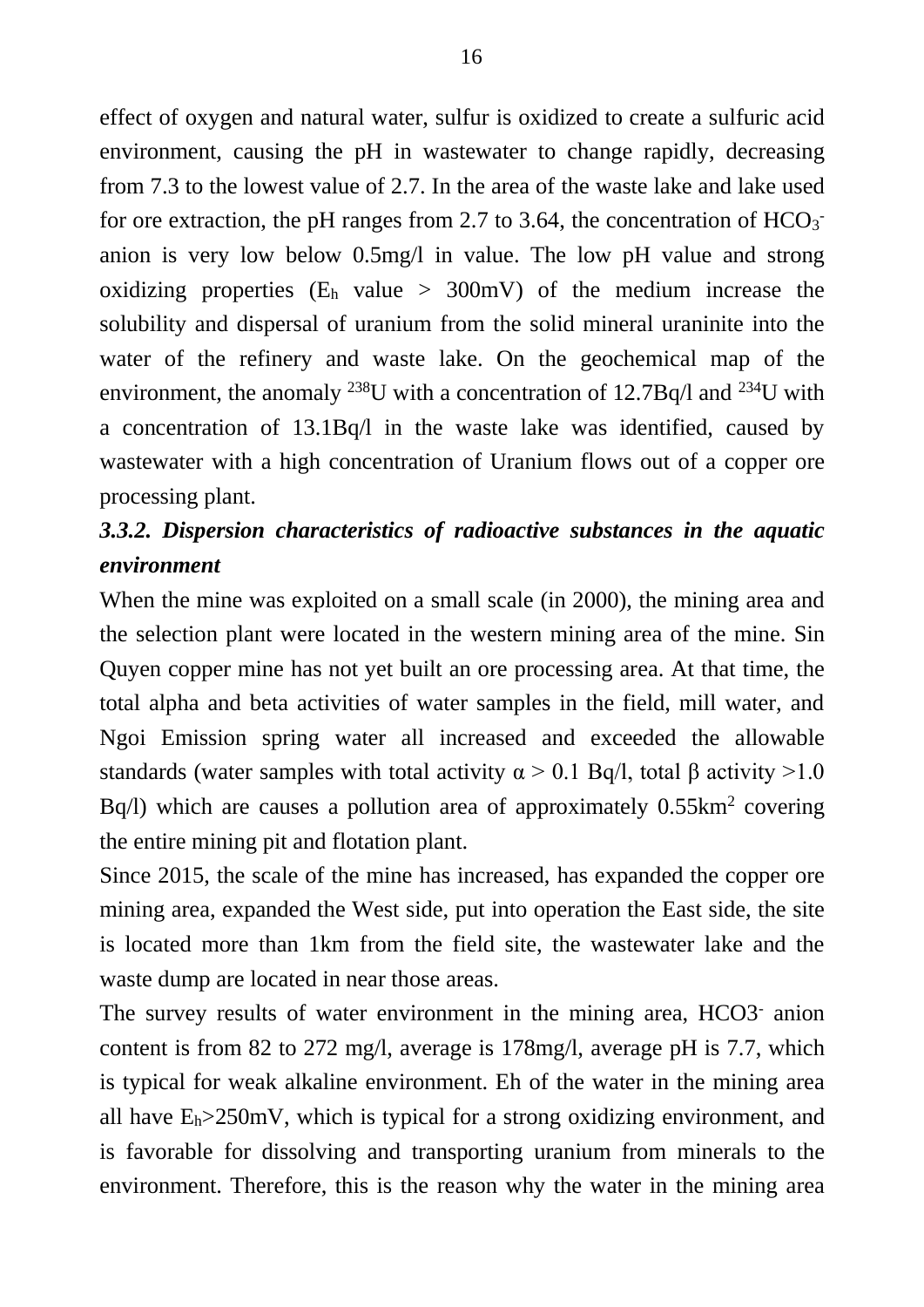including the East and West sides and a part of Ngoi Phat stream that crosses the field has a high total activity of  $\alpha$  and  $\beta$  exceeding the allowable standard with a total area of about  $1.5 \text{ km}^2$ , 3 times larger than the polluted area in 2000.

# *3.3.3. Dispersion characteristics of radioactive substances in the soil environment*

Figure 3.9 was established according to the survey results in 2000, when the mining scale was small on the eastern side, the area of radioactive contamination in the soil environment had a uranium content of  $>$  30ppm (exceeding the standard permitted for construction materials) with an area of about 0.4 km<sup>2</sup> located on the Western mining area and the waste dump. Mineral processing area has not been polluted because it has not been built.

Figure 3.10 established according to survey results in 2015 and reexamination in 2017, 2018 shows that, as the scale of ore mining and processing increases, the total area of land pollution  $(q_u > 30$ ppm) in the whole the mine area increased nearly 4 times (approximately 1.5km2), of which the area of soil pollution in the mining area (Western, Eastern mining, waste dump) is 1.3km2 and the mineral processing area (workshop) selection and training) is  $0.2 \text{km}^2$ .

The increased area of soil pollution due to copper ore mining is due to the expansion of Sin Quyen copper mining area. However, the area of radioactive contamination of the soil environment is only located in the mining area, flotation plant, and disposal site, proving that radioactive substances are dispersed in the solid phase. The content of radioactive substances changes in the soil environment because the tailing of ore and waste rock are released, transported around the mining site and stored in the waste dumps.

### *3.3.4. Characteristics of radioactive release in the air*

### *3.3.4.1. Theoretical and practical basis of method selection*

The M5P algorithm was use as a data processing and analysis tool, thereby building a Radon diffusion model based on the specific object of uranium (with characteristic value of gamma dose rate at an altitude of 1m) in Sin Quyen deposit. The dataset used for the dispersion model includes 5,000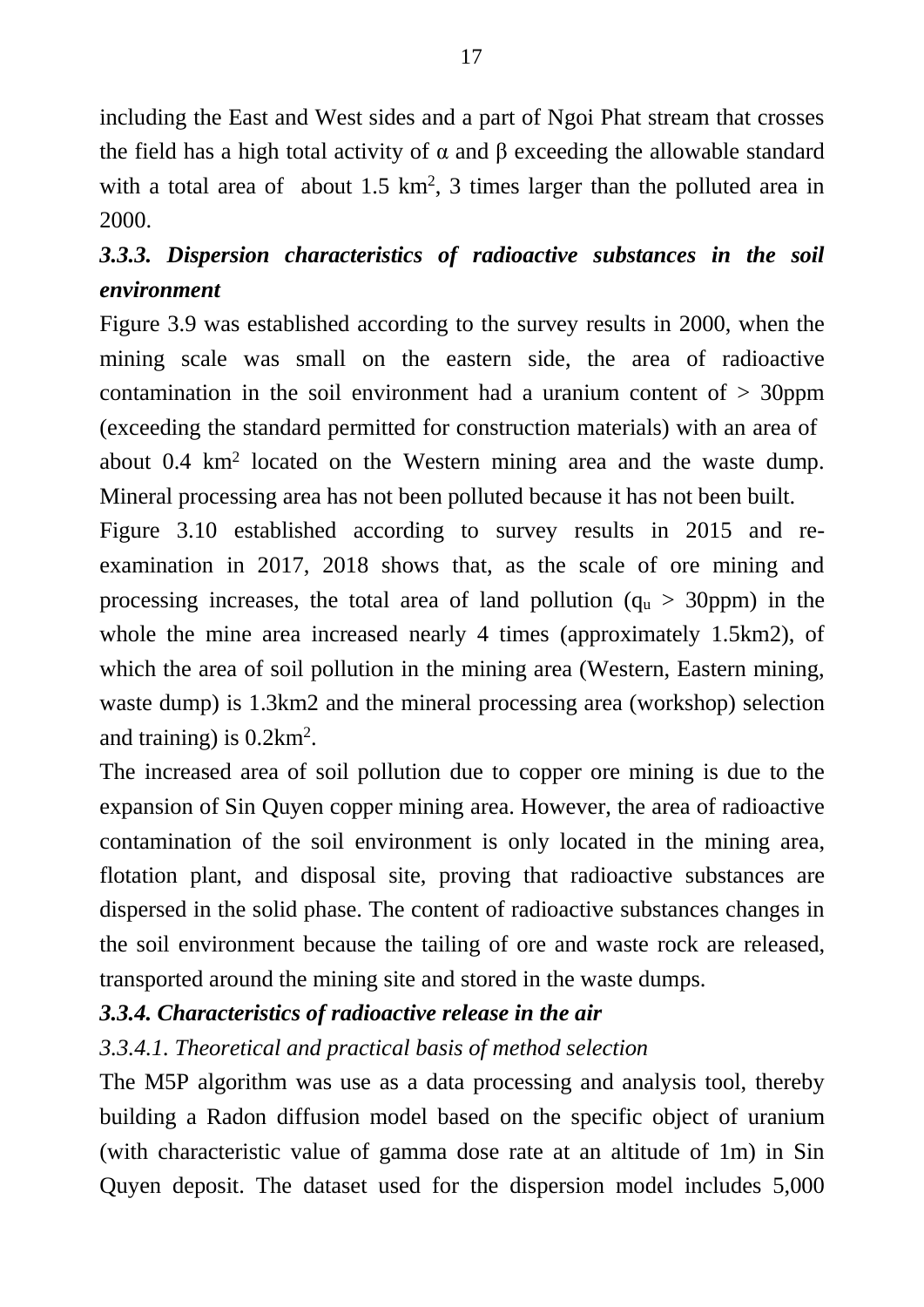network data points with the coordinates of gamma dose rate values in the Sin Quyen copper mine area; data on measuring dose rate of gamma, radon by CR-39 inside and outside the houses of 21 houses around Sin Quyen deposit.

The results after running the model have predicted the concentration of radioactive gas radon in 21 houses in the resettlement area near the mine site. Using M5P build a gas dispersion model with the results of Peason's reliability assessment (Sig  $\leq$  0.01) on the correlation constant and with the correlation constant value  $R=0.95$  for the difference between mean value of predicted and actual value of cumulative radon activity measured by CR-39 (see figure 3.15).

Therefore, it can be confirmed that the concentration of radioactive radon gas measured in residential areas is due to the emission from the Sin Quyen copper mine during ore mining. However, because only 21 independent houses have been studied at different locations in a resettlement area of Sin Quyen copper mine, the study on radioactive gas emission characteristics in the thesis is only constructive method building and initial testing.



Figure 3.15. The graph shows the predicted correlation of Radon gas emission at houses surrounding the Sin Quyen copper deposit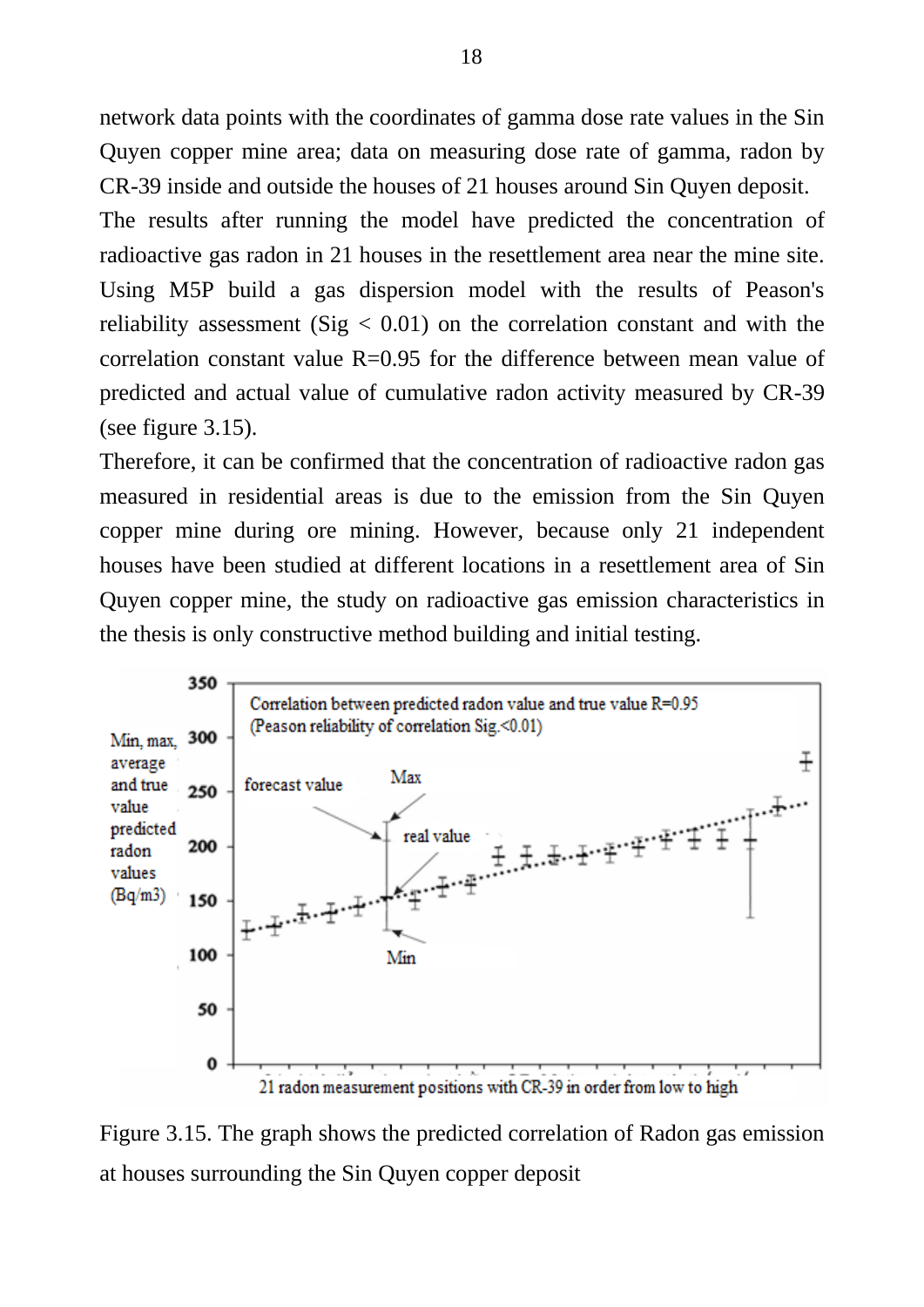# **CHAPTER 4. DETERMINATION OF CHANGE AND ASSESSMENT OF THE RADIATION ENVIRONMENTAL EFFECTS DUE TO MINING AND PROCESSING OF COPPER ORE BEARING URANIUM AT SIN QUYEN DEPOSIT**

#### **4.1. Study methods**

#### *4.1.1. Selection basis and determination method*

#### *4.1.1.1. Basis of method selection*

For radiation work, the dose limit value has also been determined by a specific number for A group professionals at 20mSv/year, for C group civilians it is 1mSv/year (not counting natural radiation background). People in the process of living and working can be present at any location in the mine area and subject to the average radiation dose of the entire environment.

### *4.1.1.2. Method for determining variable dose*

In each plot, a graph of gamma radiation dose frequency and radon concentration in the air were built. For the histogram plots with normal distribution, the material composition is considered to be homogenous. Then determine the average value of gamma dose rate, Radon concentration according to the mean value. For cells with heterogeneous composition, the histogram does not have a normal distribution, dividing each plot into 2 parts: the area of cells in the ore body area and the area of cells outside the ore body. Calculate the average value of gamma dose rate and radon concentration of the whole mine before and after exploration, exploitation, and processing. From there, determine the internal dose through inhalation and the external dose.

## *4.1.2. Determination of changes in radioactive environment due to mining and processing of copper ore from Sin Quyen deposit*

### *4.1.2.1. Determination of radioactive content change*

a. Variation of radioactive content in the aquatic environment

The mining and processing process of Sin Quyen copper mine since 2000 has caused a polluted area of approximately  $0.55 \text{ km}^2$ , covering the entire mining pit and the adjacent smelter and when the scale is large exploitation and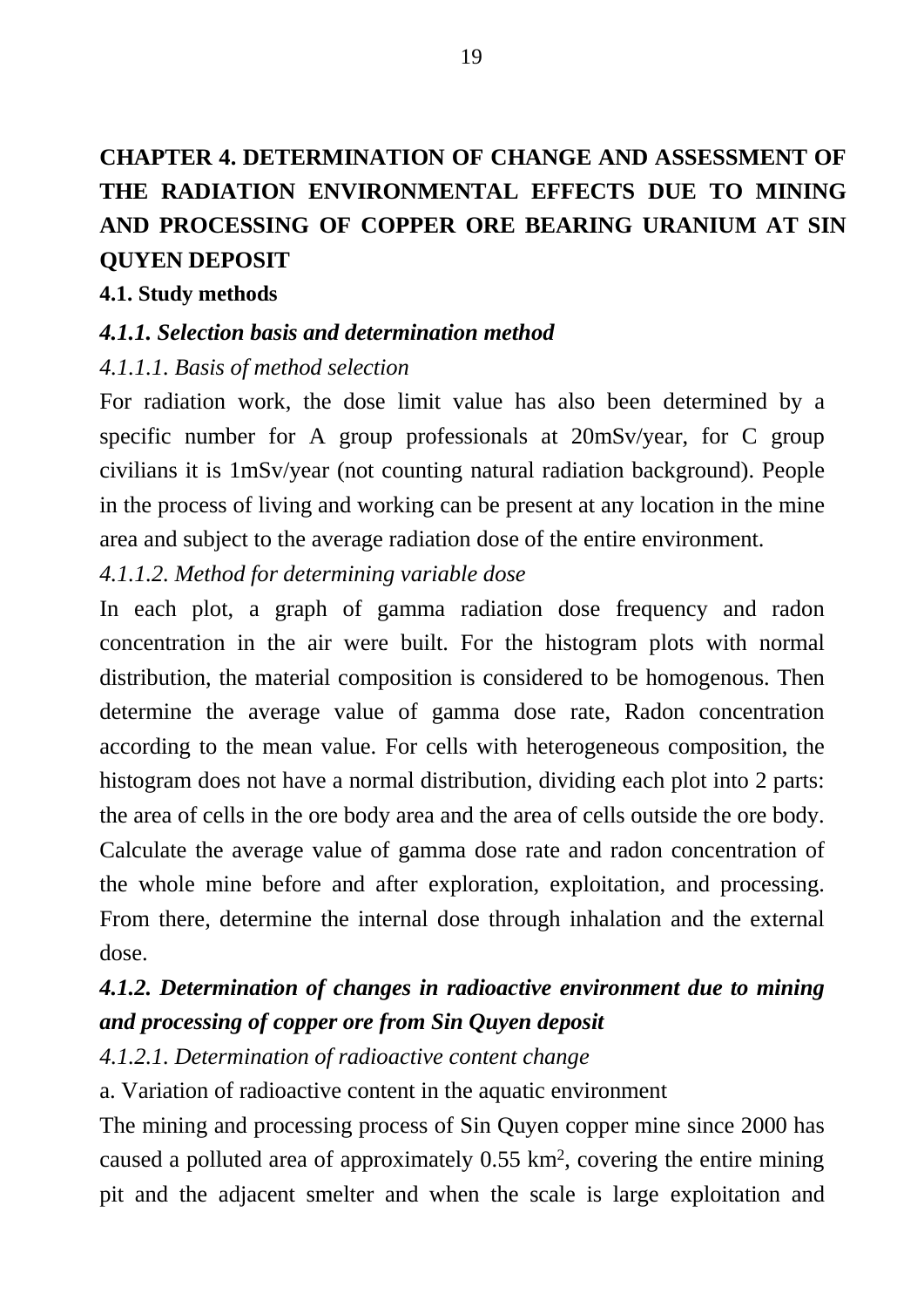processing increased, all water samples at the East and West mine sides, the selection solid waste dump, and the wastewater lake with an area of about 1.9km<sup>2</sup> more than 7 times larger than the initial survey results.

b. Variation of radioactive content in soil environment

Before mining, the concentrations of radioactive elements U, Th, and K on alluvial layers in Ngoi Phat area were  $q_U \sim 5$ ppm,  $q_{Th} \sim 10$ ppm,  $q_K \sim 3\%$ , respectively.

The survey results in 2000, the area with high uranium content  $q_u$  30ppm about  $1 \text{km}^2$  is located on the mining area, waste dump, flotation plant. From 2015, when the scale of ore mining and processing increased, the area of soil pollution with  $q_U \geq 30$ ppm increased about 4 times (approximately 1.5km<sup>2</sup>), located on the area of the East and West mining areas. The uranium contents in copper ore varies from 300 to 740 ppm and in rock from 30 to 600 ppm. Thus, the mining and processing activities of Sin Quyen copper ore have changed the radioactive composition in the soil both in terms of scale and content.

c. Variation of radioactive gas concentration

Before mining, the concentration of radon in the air in the study area was low, ranging from 10 to  $70Bq/m<sup>3</sup>$ , the area with concentrations above  $30Bq/m3$ concentrated in the western side, the inside mine area. This is safety level. In 2000 (Figure 4.2), an area of about 7000 $m^2$  with a concentration of N<sub>Rn</sub> > 150 Bq/m<sup>3</sup> exceeded the allowable standard. Survey results in 2015 and inspection results in 2017, 2018 (Figure 4.3), the area of radioactive gas contamination with  $N_{\text{Rn}} > 150Bq/m^3$  was covers the West and East sides, recruitment and residential areas along Ngoi Phat and the right bank of the Red River side with area of tens square kilometers. Since 2015, the area contaminated with radioactive gas has increased 5 times compared to 2000, the concentration of radon has increased approximately twice in comparison with in 2000.

Rn gas at the field site and waste dump spreads in the direction of the wind, spreading to residential areas, more than 1 km away from the mine site, that is the causing an area of radioactive radon pollution exceeding the allowable concentration standards. Because the residential area has low terrain and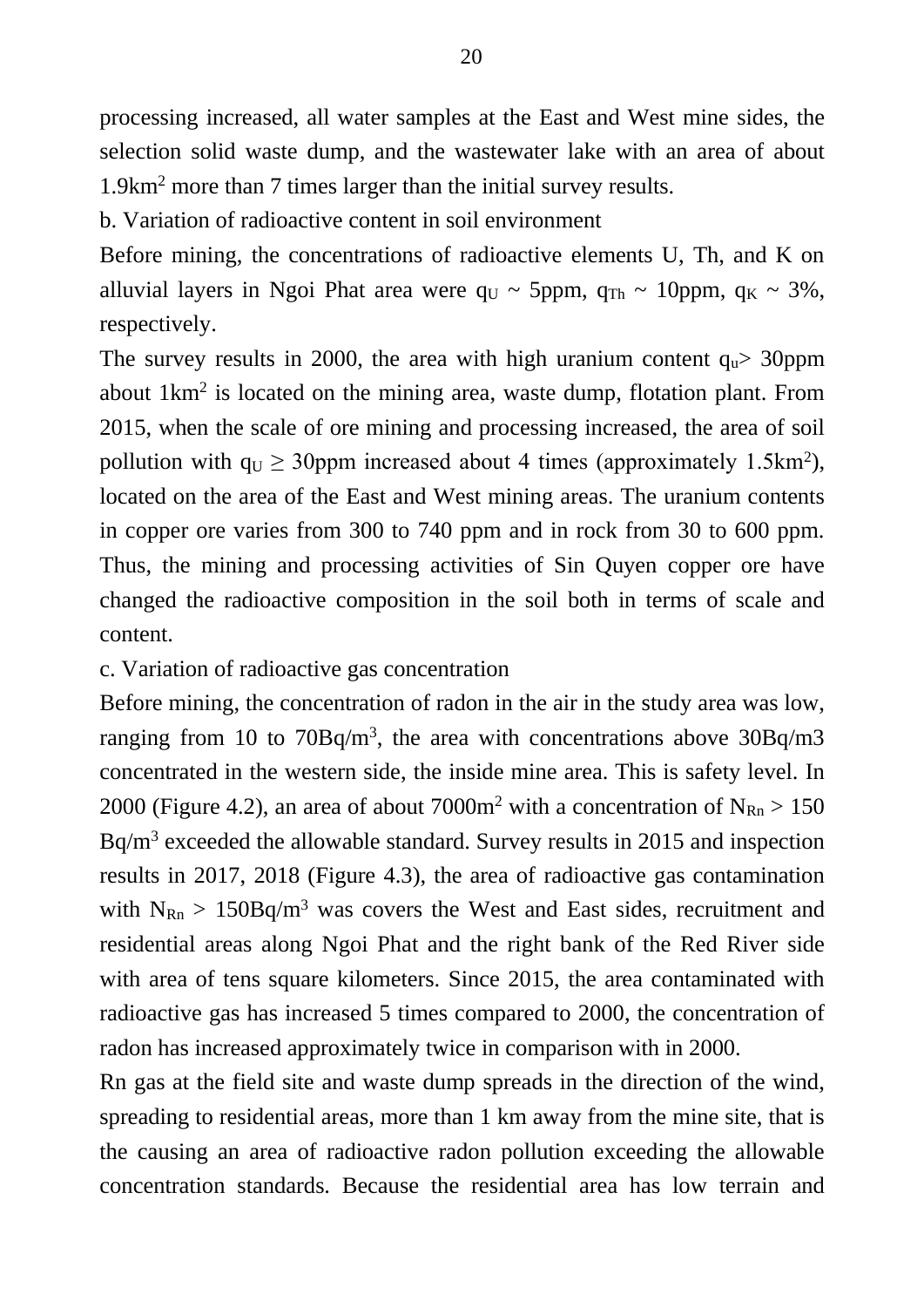sheltered by houses and trees, the concentration of radon gas tends to increase gradually from the mine side to the residential area.

- *4.1.2.2. Determination of irradiation dose variation*
- a. Determination of gamma dose rate variation

Before mining, the gamma dose rate varied from 0.1 - 0.5µSv/h. Survey results in the 2000s showed that gamma dose rate values varied from 0.1 to >  $0.7 \mu$ Sv/h. The gamma dose rate value has changed significantly in the western side. Since 2015, the dose rates value continues to change significantly in the East and West side, forming an anomaly in the northwest southeast direction with intensity  $> 0.3\mu Sv/h$  including. The characteristics of gamma dose rate in the mine area varies from  $0.2$  to  $>1$ uSv/h, the gamma dose rate ranges from  $0.5$  to  $>1\mu Sv/h$ , the smelter  $> 0.3\mu Sv/h$ .

b. Determination of irradiation dose variation

To determine the dose variation during mining and processing, it is necessary to determine the pre-mining irradiation dose and the current irradiation dose (at the time of assessment). Because survey lines and measuring points are often unevenly distributed over the area, the author divided the area of the mine into 74 equal-sized plots,  $(-0.18 \text{km}^2 \text{ each})$ .

Postgraduates divided the study area into two areas (Figure 4.7) which are residential areas (zone C) and staff areas (zone B), which was used to calculate the effective dose for each specific object.

In each plot, the characteristic value of gamma radiation dose rate and radon concentration in the air are determined by the method of building a histogram.

\* Characteristics of pre-exploiting radioactive environmental parameters: Value of gamma dose rate  $\langle 0.20 \text{ uSv/h} \rangle$  occupies about 70% of the area; gamma dose rate values from 0.20-0.30 µSv/h account for about 30%. Therefore, postgraduate determined the value of gamma dose rates before mining as  $Ig = 0.15x0.7+0.25x0.3=0.18 \mu Sv/h$ .

Similarly, the concentration of radon gas in the air of the mine area before the mining and processing stage ranges from 10 to  $70Bq/m<sup>3</sup>$  (Figure 4.1), the average value of radon gas concentration before mining is  $15x0.7 + 25x0.3 =$  $18Bq/m<sup>3</sup>$ .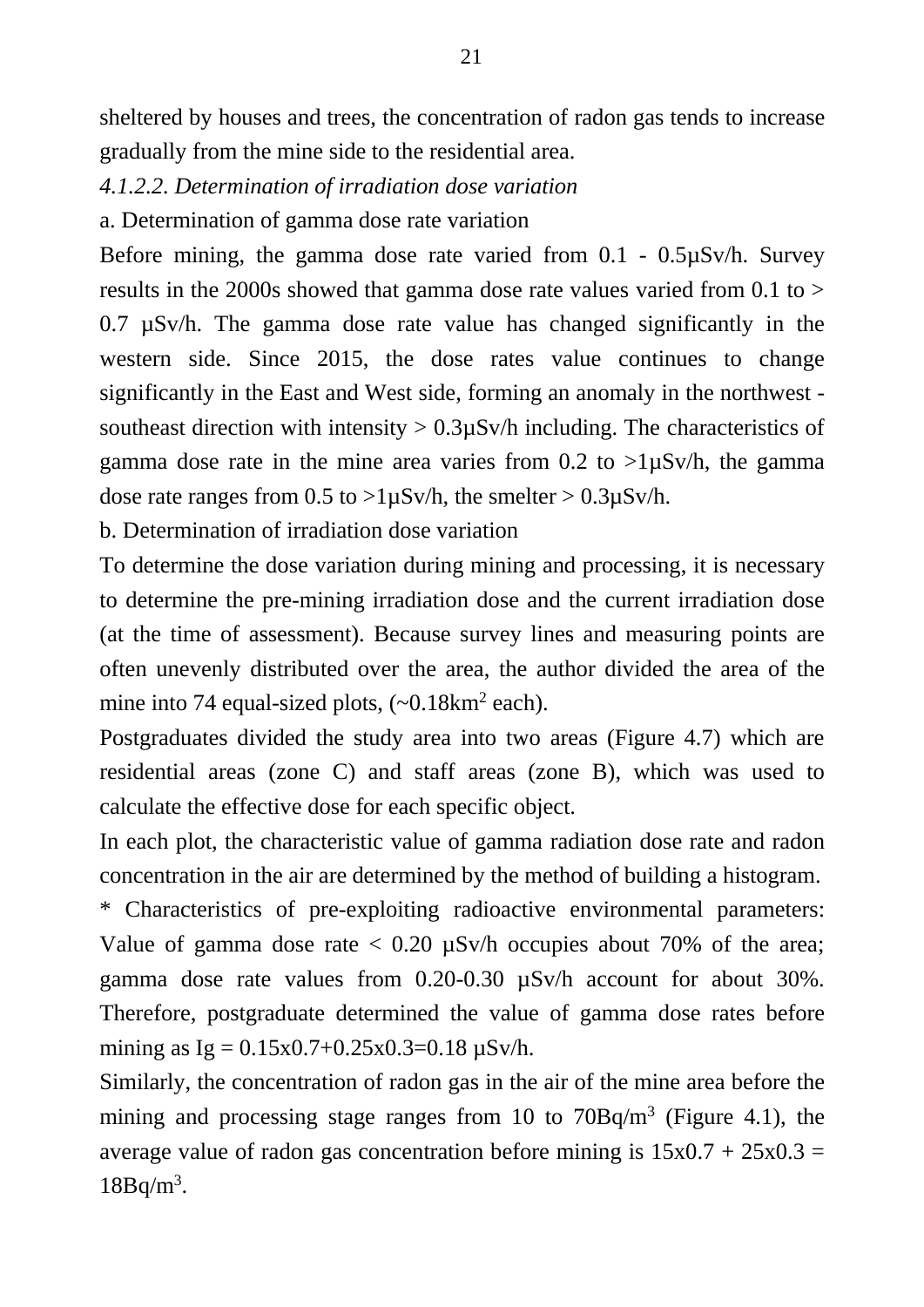\* Characteristics of radioactive environmental parameters after mining and processing

The mine area is divided into two areas: The mine and flotation plant areas (including 49 cells) do not allow people to enter, which means that the radiation dose affects only officials and workers involved in production; area of residential area, waste dump and waste lake (including 25 cells) irradiation doses directly affects the population.

\* For the mine and flotation plant areas: build a dose frequency chart (Figure 4.10), determine the specific dose rate value for the field, the flotation plant  $\overline{H_{SL}}$  = 0.38 µSv/h.

\* For the residential, waste dump and lake areas are divided into 26 cells:

According to the dose frequency chart (Figure 4.11), the average dose rate value for residential areas, dumping sites and waste lakes can be determined:

 $\overline{H_{SL}}$  = 0.22 µSv/h.

- Determine the value of radioactive gas concentration of radon after extraction:

Characteristic value of Rn concentration,  $N_{Rn}$  flotation plant = 37.7Bq/m3 (Figure 4.14)

The typical value of Rn in residential areas located on high and open terrain, waste dumps and lakes  $N_{\text{Rn}} = 23.6Bq/m^3$  (Figure 4.15).

\* Value of total dose before mining and processing (natural radiation background typical of the mine) and dose after mining and processing are determined by the following formula:

 $H\Sigma(mSv/year) = Hn(mSv/year) + Hp(mSv/year) + Ht(mSv/year)$ 

Variable dose =  $H\Sigma(mSv/year)$  (after) -  $H\Sigma(mSv/year)$  (before)

On the basis, the characteristic values, the author calculated the dose before and after mining and processing and the variable dose in the study area given in table 4.7: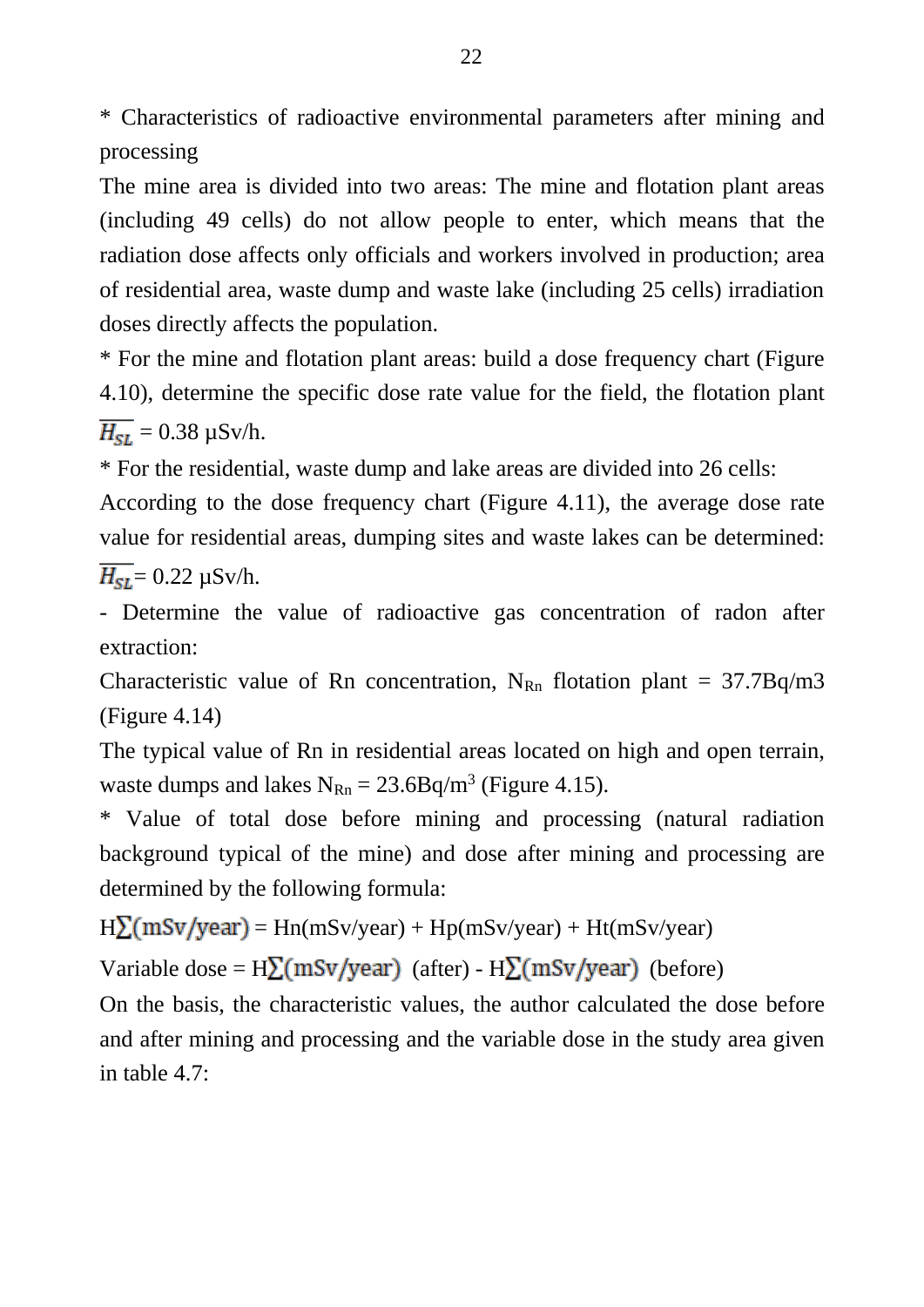Table 4.7. Calculation results of variable dose due to mining and processing activities

| T<br>T         | Dose<br>Object                          | before<br>Irradiation<br>dose<br>exploitation and processing<br>radiation<br>natural<br>(local<br>background) (mSv/year) |      |      |           | Irradiation<br>after<br>dose<br>mining<br>and<br>processing<br>(mSv/year) |      |     |           | Variable dose<br>due to mining<br>and<br>processing |
|----------------|-----------------------------------------|--------------------------------------------------------------------------------------------------------------------------|------|------|-----------|---------------------------------------------------------------------------|------|-----|-----------|-----------------------------------------------------|
|                |                                         | Hn                                                                                                                       | Hp   | Hd   | $H\Sigma$ | Hn                                                                        | Hp   | Hd  | $H\Sigma$ | activities<br>(mSv/year)                            |
|                | staffs and<br>employees                 | 1,66                                                                                                                     | 1,00 | 0,06 | 2,72      | 3.33                                                                      | 1.77 | 0,1 | 5,2       | 2,48                                                |
| $\overline{2}$ | Resident                                | 1,66                                                                                                                     | 1,00 | 0,06 | 2,72      | 2,00                                                                      | 1.11 | 0,1 | 3,21      | 0.49                                                |
| 3              | Resident in the<br>resettlement<br>area | 1,66                                                                                                                     | 1,00 | 0,06 | 2,72      | 2,00                                                                      | 6,25 | 0,1 | 8.35      | 5,65                                                |

Thus, the variable dose for staffs and workers involved in mining and processing of Sin Quyen copper deposit is 2.48mSv/year, and for scattered resident in high terrain areas, open air is 0.49mSv/year, population in the resettlement area is 5.65mSv/year.

**4.2. Assessment of radioactive environmental effects due to copper ore mining and processing at Sin Quyen deposit, Lao Cai**

# *4.2.1. Legal basis for assessment of radioactive environmental effects due to mining and processing of radioactive minerals*

The legal basis for the assessment includes the recommendations of the International Commission on Radiological Protection (ICRP):

- Current annual dose level  $\geq 10$ mSv/year is the dose level needed for intervention (start considering intervention actions).

- Current annual dose level < 10mSv/year does not really require intervention. However, interventions can be made to reduce a large proportion of the total dose.

- In cases where the equivalent annual dose level exceeds the dose threshold causing deterministic effects for a certain organ of the body, intervention is necessary.

- If the current annual dose level reaches 100mSv, then intervention is required.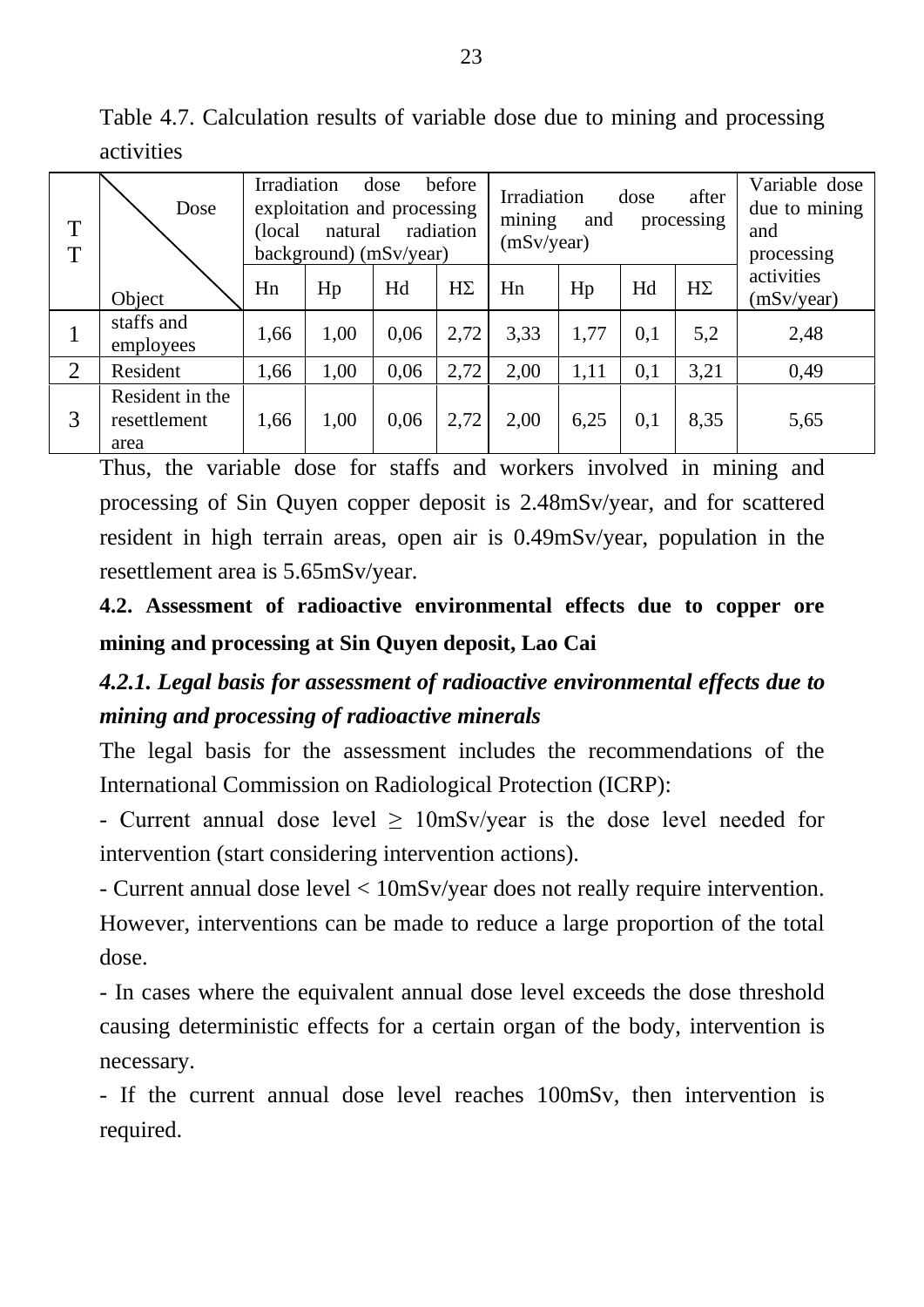\* For the control and assurance of radiation safety in occupational and public irradiation, the provisions of Circular No. 19/2012/TT-BKHCN dated November 8, 2012 of the Ministry of Science and Technology.

## *4.2.2. Assessment of radioactive environmental effects due to copper ore mining and processing at Sin Quyen deposit, Lao Cai*

*4.2.2.1. Evaluation of the effect of changes in radioactive content*

According to the results of analysis of the concentration of radioactive substances in water samples at fields, flotation plant, waste dumps, and wastewater lakes with total  $\alpha$ ,  $\beta$  activities exceeded the permissible safety standards, they cannot be used as drinking water activities, eating and drinking (table 4.9).

Rn gas released from mining sites, flotation plant, and waste dumps has increased Rn concentrations in production areas and surrounding residential areas. In the operating room of the deputy manager of the flotation plant, the concentration of Rn in the house was  $247Bq/m<sup>3</sup>$ , and  $156Bq/m<sup>3</sup>$  outside the house. In some houses, the concentration of Rn in the house was measured from 237-278Bq/m<sup>3</sup> and outside the house was measured from 105 -  $208Bq/m<sup>3</sup>$ .

The results of calculating effective dose in households surrounding the mine area and working area show that the majority of households and working areas of employees in Sin Quyen copper factory must receive a dose of over 10mSv/year. As recommended by the ICRP, this is the dose level for which intervention actions should be considered.

### *4.2.2.2. Evaluation of the effect of dose variation*

The production area (A group staff) has a dose variation of 2.48 mSv/year, nearly 10 times lower than the permitted standard. Therefore, the production area (the field, the flotation plant) is currently radioactively unsafe. Meanwhile, the situation in scattered residential areas located in high and open areas of the terrain, the new variable dose is at 0.49 mSv/year, lower than the allowable safe level. Meanwhile, in resettled residential areas, the average dose calculation results are up to 6.25 mSv/year, accounting for 75% of the total effective dose. The value of effective dose variation for the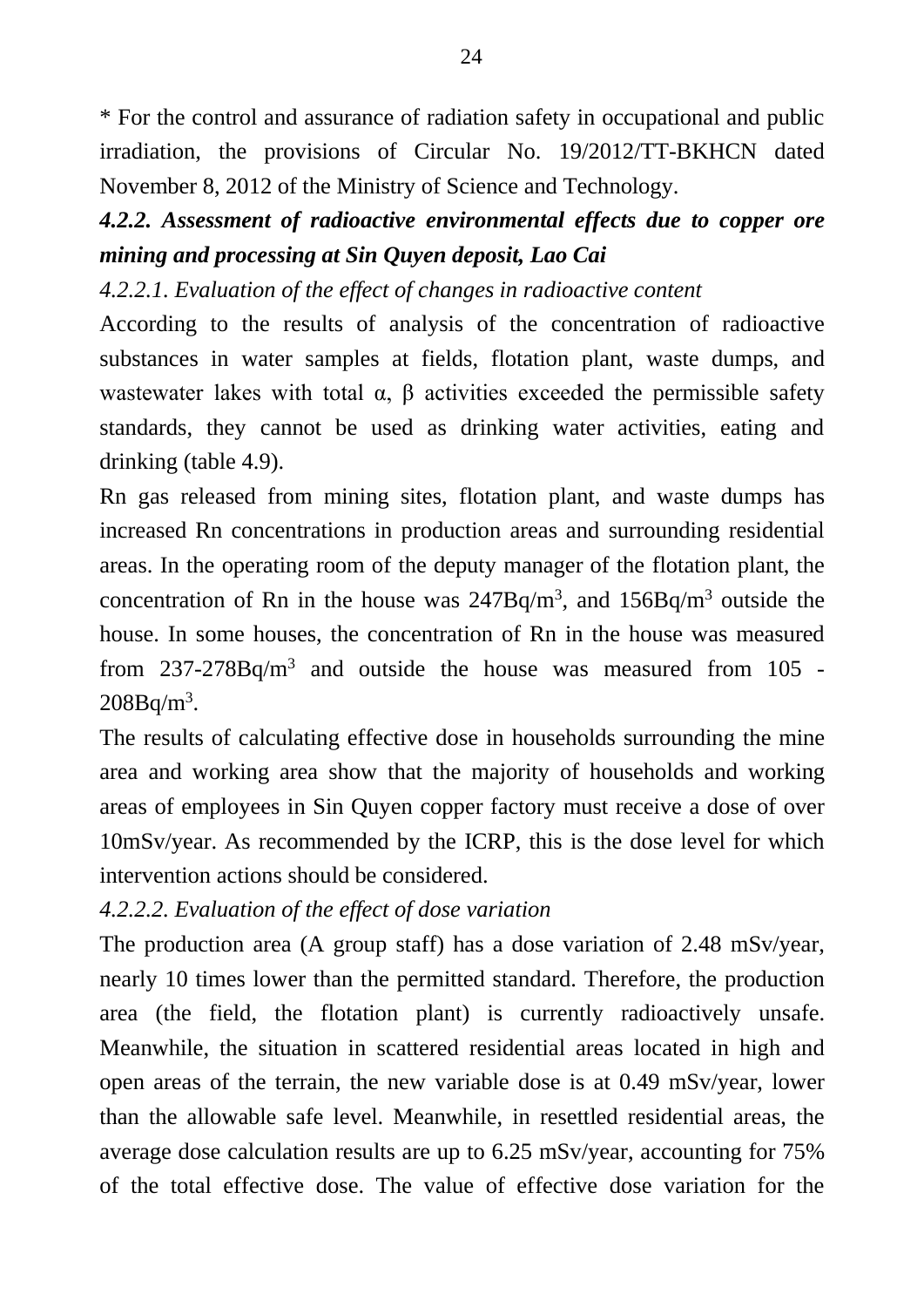population in the resettlement area reached values from 3.4 to 8.04 mSv/year, an average of 5.63 mSv/year (Table 4.6), approximately 5.5 times higher than that of the population in the resettlement area approved safety standards.

# **4.3. Proposing solutions to prevent harmful effects of radioactive environment caused by mining and processing of radioactive minerals**

### *4.3.1. Total prevention solution*

- Transfer investigation results to local authorities at all levels.

- Propaganda and raise people's knowledge about radiation safety.

- Carrying out environmental impact assessment on socio-economic activities.

- Residential planning:

- Use of water source:

- Agricultural production:

- Problems and mining and processing:

## *4.3.2. Specific preventive solutions at Sin Quyen copper mine, Lao Cai*

- To reduce the annual committed effective dose, it is necessary to use measures to reduce the concentration of radioactive gas in the house in the immediate future, such as using ventilation and opening windows.

- Should not use groundwater, surface water in the area and the government needs to provide clean water.

- Spray water to reduce dust during copper ore mining and processing.

## **CONCLUSIONS AND RECOMMENDATIONS**

### **1. Conclusion**

From the research results of the thesis, the postgraduate draws some main conclusions as follows:

1.1. The methods to study the dispersion characteristics and variation of the radioactive environment due to the mining and processing activities of bearing radioactive ores are proposed and applied. The including methods are surveying the radioactive environment, sampling and mineral, geochemical and radiological analysis of the water, soil, ore, and rock samples which helps to clarify the differences in the characteristics of the geochemical environment in mining activities (weakly alkaline environment rich in  $HCO<sub>3</sub>$ ) and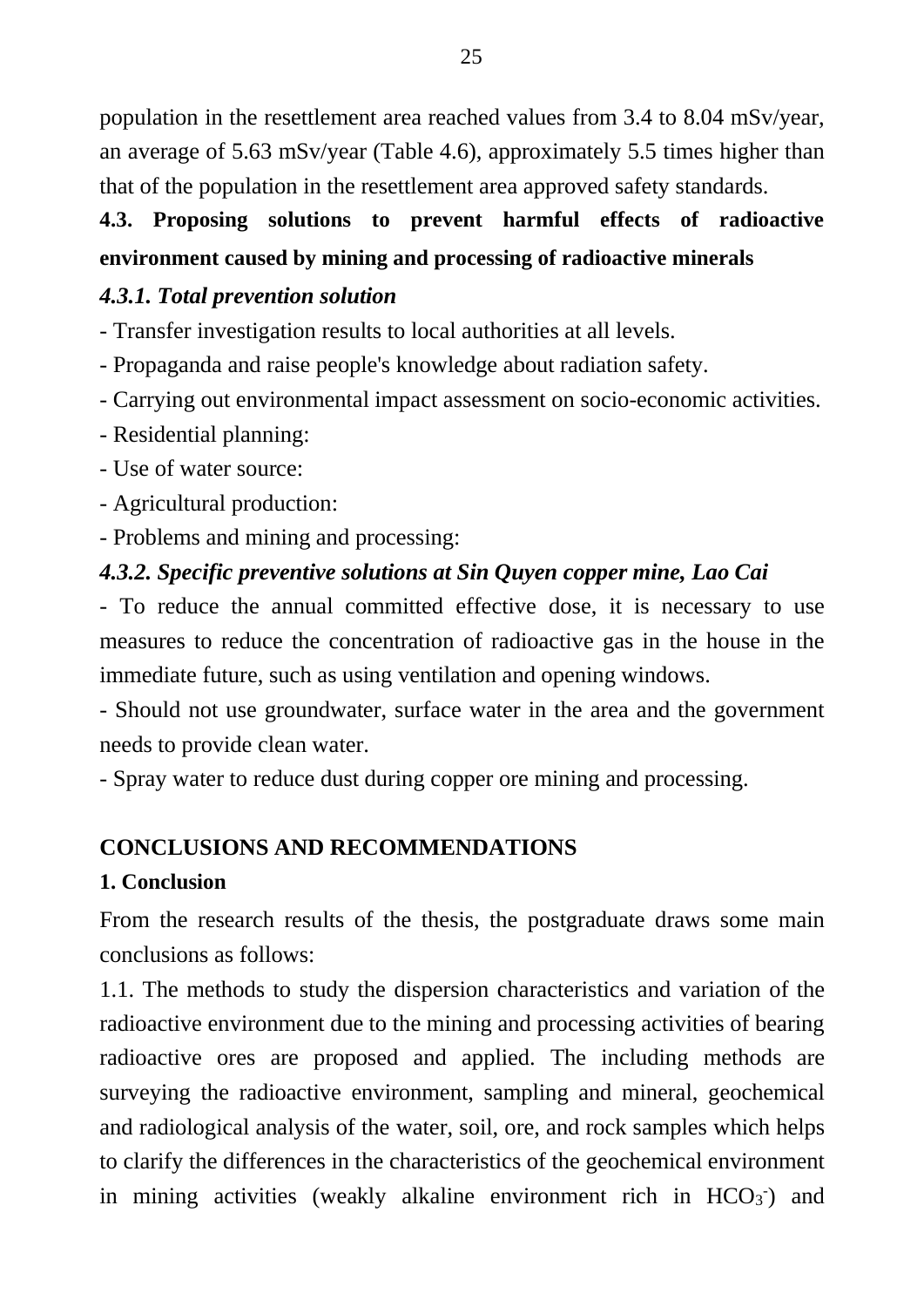processing (acidic sulfide-rich environment with low pH) to increase the possibility dissolve of uranium in copper ore. This is a reasonable and scientific research method.

1.2. Determining the existence form of uranium as uraninite mineral symbiotic with copper ore helps to clarify the characteristics of uranium dispersion in the water environment of Sin Quyen copper mine.

1.3. Building a model from theory to experiment to help predict the radon release from the Sin Quyen copper deposit area to the resettled residential area near the mine. The results of the calculation of radon concentrations in the resettled residential areas have a high correlation and are consistent with the actual data of accumulated radon measurement by detector CR-39 (correlation coefficient R=0.95).

1.4. The characteristics of radioactive dispersion in the water environment due to the mining and processing of copper ore at Sin Quyen deposit are determined as follows:

- When exploiting, the water at the field site has a high content of HCO3 anion (from 30 to 292 mg/l, average 125mg/l) and pH from 6.3 to 8.75, average 7.3, with a weak alkaline environment features that increases the solubility of uranium from the solid mineral uraninite by dozens of times.

- When processing copper ore, pyrite and other sulfide minerals are crushed and mixed with the ore to create a sulfuaric acid environment that decreased the pH from 7.3 to 2.7 (acidic environment) and strongly increases solubility uranium up hundreds of times.

1.5. Copper ore mining and processing activities cause dispersion and change in uranium content in soil, water, and radon concentrations in the air, along with changes in gamma radiation intensity, causing changes in irradiation doses mine, flotation plant and surrounding residential areas.

1.6. The results of assessment of radioactive environmental effects caused by mining and processing of copper ore at Sin Quyen deposit help radioactive activity determination at the mining site, the flotation plant area, landfilled with uranium content exceeding the allowable safety standards for drinking water. The resettlement site, more than 1 km from the mine site, is located in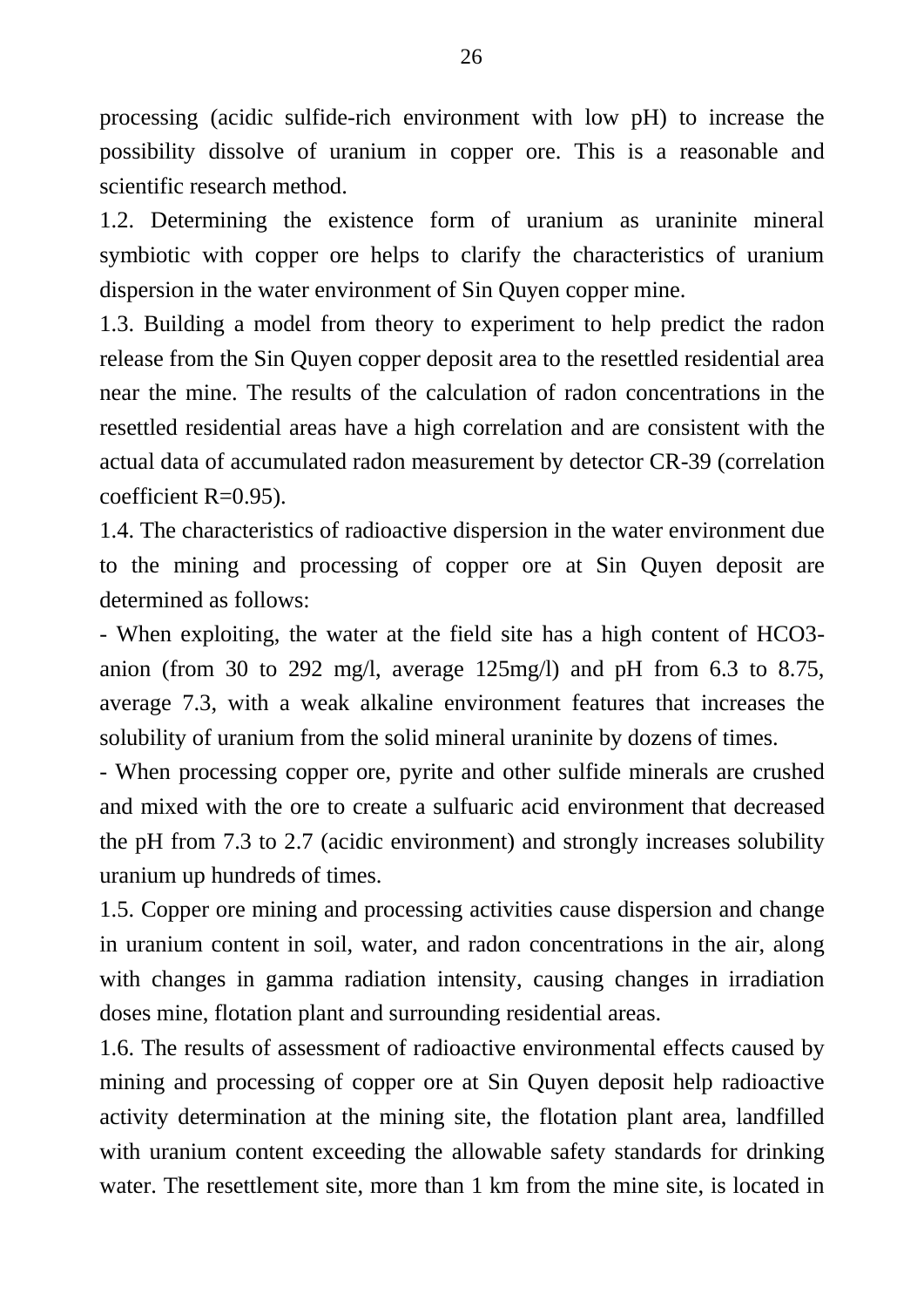low-lying terrain, where the radon concentration inside and outside the house exceeds the allowable safety standards. The increase in irradiation doses in the resettlement area is 5.63 mSv/year, exceeding 5.63 times the allowable safe level for residents, in which the radiation dose component through inhalation reaches 75% total doses value.

#### **2. Recommendations**

2.1. The methods for studying dispersion characteristics and assessing environmental effects due to mining and processing activities proposed in the thesis are reliable and suitable with the technical and economic conditions of our country. At present, it should be applied when there are activities of exploration, extraction, mining and processing of radioactive minerals.

2.2. The results of the assessment of radioactive environmental impacts due to the mining and processing activities of copper ore at Sin Quyen deposit can be obtained transferred to local authorities to serve the socio-economic development planning and protect public health.

2.3. The application of the M5P algorithm to study the characteristics of radon release in the thesis is only for method construction and initial testing because the new research data was conducted at only 21 houses in the mine area, however, the result has shown the effectiveness and applicability of algorithms in solving problems of radon release from the mine area to the surrounding environment. Therefore, the postgraduate proposed to continue to have further studies on the applicability of algorithms to calculate and predict the radon release from the mine area to the surrounding environment.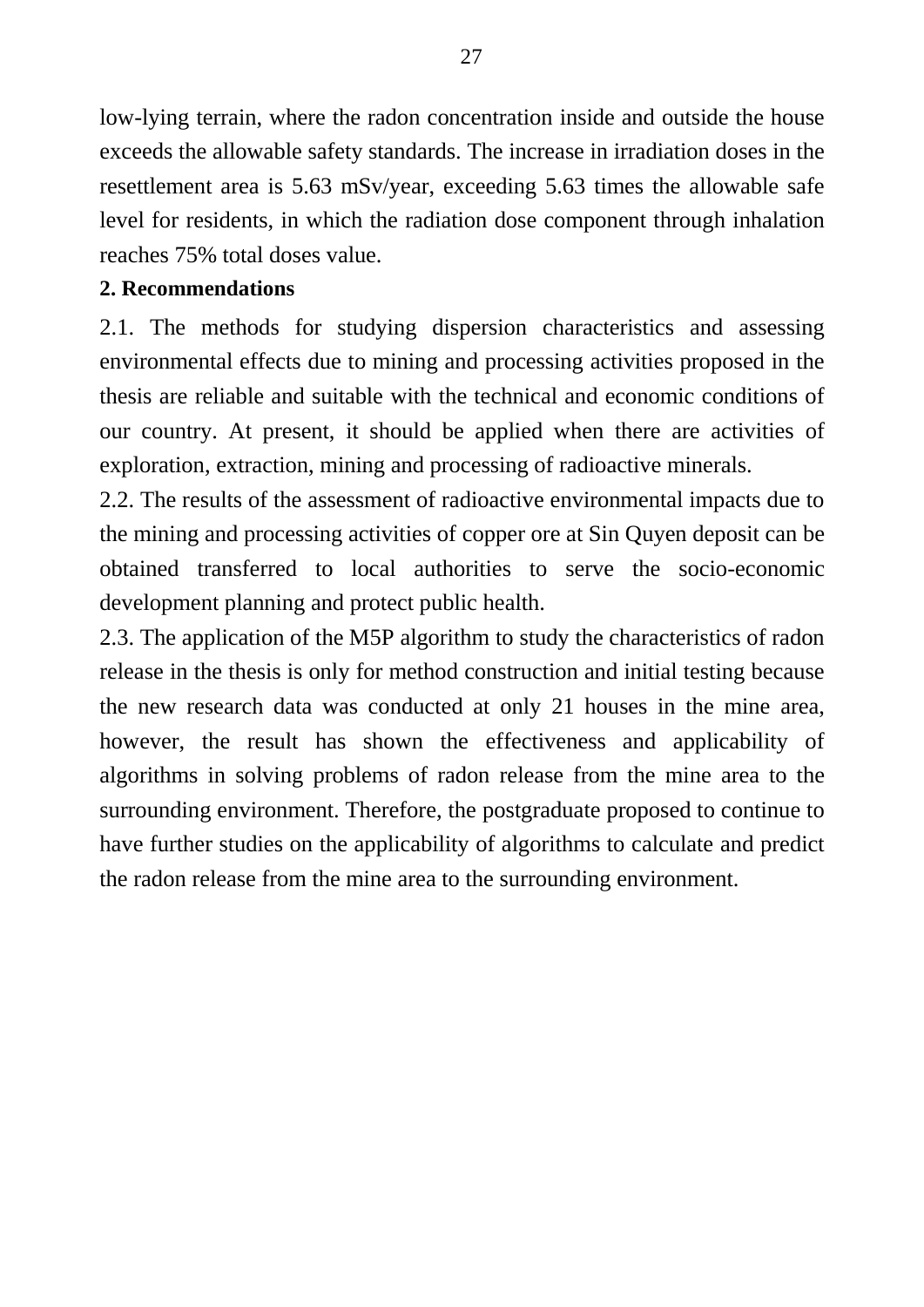### **LIST OF AUTHOR'S PUBLICATIONS**

- 1. Lê Khánh Phồn, Nguyễn Thái Sơn và nnk (2009), "Nghiên cứu đặc điểm dị thường khí phóng xạ phục vụ tìm kiếm quặng ẩn ở các đới sa khoáng ven biển miền Trung", *tạp chí Địa chất,* loạt A, trang 29-37, số 313, 7-8/2009.
- 2. Lê Khánh Phồn, Nguyễn Thái Sơn và nnk (2009), "Nghiên cứu đặc điểm dị thường khí phóng xạ phục vụ tìm kiếm phát hiện quặng ấn và đánh giá mức độ ô nhiễm môi trường trên một số mỏ quặng chứa chất phóng xạ", *tạp chí Các khoa học về trái đất*, trang 299-306, số 4-2009.
- 3. Nguyễn Thái Sơn, Trịnh Đình Huấn (2013), "Một số kết quả xây dựng cơ sở dữ liệu (CSDL) quản lý tài liệu địa vật lý lỗ khoan phóng xạ vùng trũng Nông Sơn", *tạp chí Địa chất,* loạt A, trang 77-83, số 335, 5-6/2013.
- 4. Nguyễn Văn Nam, Nguyễn Thái Sơn và nnk (2013), "Các tụ khoáng đất hiếm khu vực Tây Bắc Việt Nam nhìn từ góc độ môi trường phóng xạ", *tạp chí Địa chất*, loạt A, trang 47-55, số 335, 5-6/2013.
- 5. Nguyễn Thái Sơn và nnk (2014), "Nghiên cứu phương pháp xác định phông địa phương và tính liều gia tăng do hoạt động thăm dò mỏ đất hiếm Nậm Xe, Phong Thổ, Lai Châu", *Tạp chí Địa chất*, loạt A, trang 90-98, số 314-345, 3- 8/2014.
- 6. Lê Khánh Phồn, Nguyễn Thái Sơn và nnk (2014) "Điều tra dịch tễ học đánh giá ảnh hưởng của ô nhiễm phóng xạ đối với sức khỏe người dân sống trong khu vực mỏ đất hiếm Nậm Xe – Đông Pao", *Hội nghị Khoa học lần thứ 21*, Trường Đại học Mỏ - Địa chất.
- 7. Đoàn Văn Tam, Nguyễn Thái Sơn và nnk (2014), "Nghiên cứu phương pháp xác định phông phóng xạ địa phương và liều chiếu gia tăng do hoạt động khai thác chế biến khoáng sản tại mỏ Đồng Sin Quyền, Lào Cai", *Hội nghị Khoa học lần thứ 21*, Trường Đại học Mỏ - Địa chất.
- 8. Lê Khánh Phồn, Nguyễn Thái Sơn và nnk (2015), "Estimation of effective dose rates caused by radon and thoron for inhabitants living in rare earth field in Northwestern Vietnam (Lai Chau province)", *Journal of Radioanalytical and nuclear chemistry*, doi:10.1007/s10967-014-3881-8. Akadémiai Kiadó, Budapest, Hungary, 2015.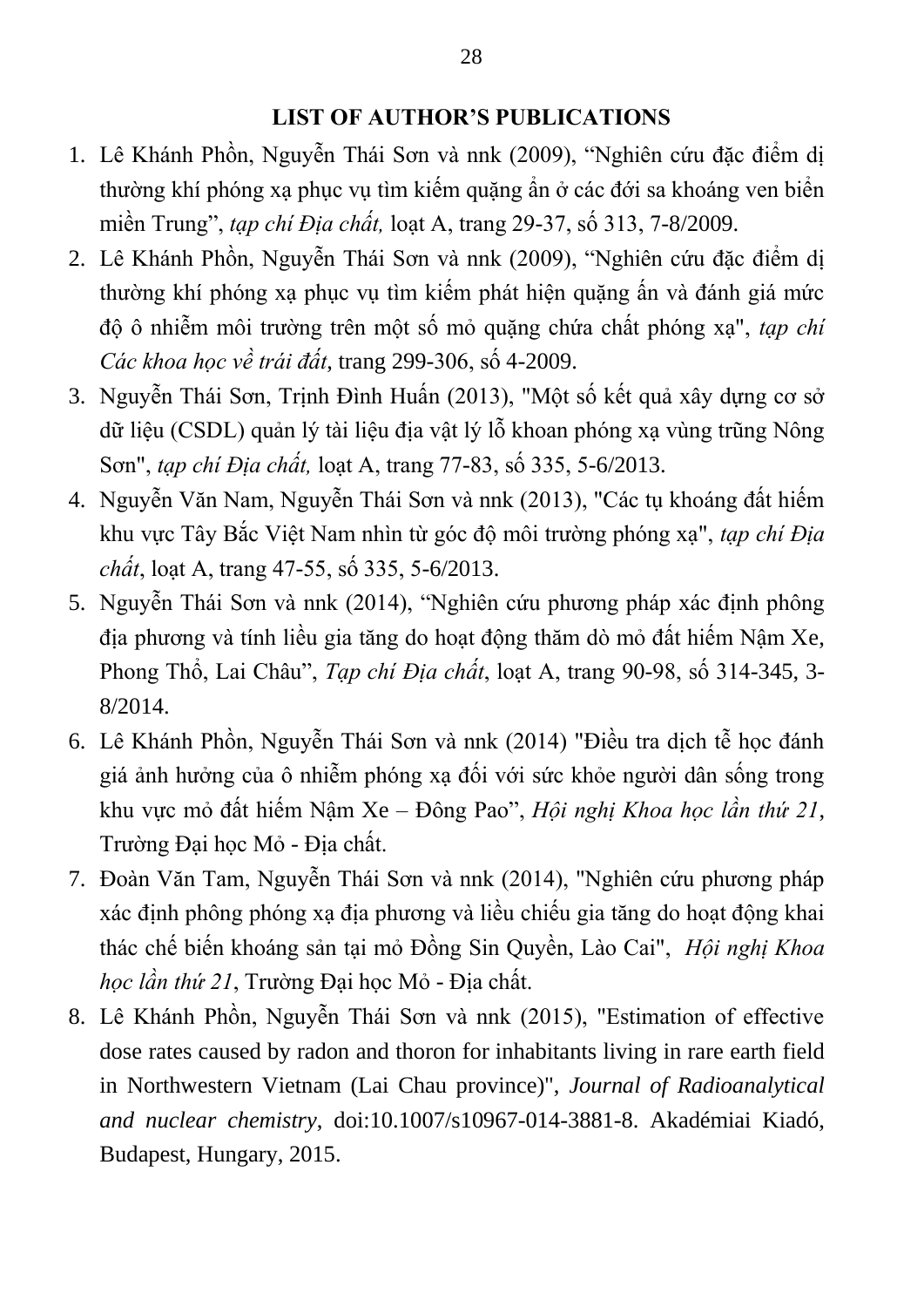- 9. Le Khanh Phon, Nguyen Thai Son và nnk (2015), "Researching the procedures for survey and asessment of the radioactive environmental impacts due to mining and processing ores at Sin Quyen cooper mine" Lao Cai Provine", *Second international conference on scientific Research cooperation betwween Viet Nam and Poland in Earth Sciences (Viet – Pol 2015)*.
- 10.Le Khanh Phon, Nguyen Thai Son và nnk (2015), "Researching dispersal characteristics of radioactive substances increased concentration, irradiation dose due to the exploration activities of rare earth ore in Nam Xe - Lai Chau erea", *Second international conference on scientific Research cooperation betwween Viet Nam and Poland in Earth Sciences (Viet – Pol 2015).*
- 11.Lê Khánh Phồn, Nguyễn Thái Sơn và nnk (2015), "Nghiên cứu đặc điểm phát tán các chất phóng xạ do hoạt động khai thác chế biến quặng đồng mỏ Sin Quyền - Lào Cai", *Địa chất và Tài nguyên Việt Nam, tuyển tập báo cáo Khoa học hội nghị Khoa học toàn quốc kỷ niệm 70 năm phát triển*, 253-261.
- 12.Trịnh Đình Huấn, Nguyễn Thái Sơn và nnk (2015), "Đặc điểm quặng đất hiếm dạng hấp thụ ion khu vực Bến Đền - Lào Cai và dự báo diện tích có triển vọng ở vùng Lào Cai - Yên Bái", *Địa chất và Tài nguyên Việt Nam, tuyển tập báo cáo Khoa học hội nghị Khoa học toàn quốc kỷ niệm 70 năm phát triển*, 186-193, 2015.
- 13.Trần Anh Tuấn, Nguyễn Thái Sơn và nnk. "Phông bức xạ tự nhiên Việt Nam", *Địa chất và Tài nguyên Việt Nam, tuyển tập báo cáo Khoa học hội nghị Khoa học toàn quốc kỷ niệm 70 năm phát triển*, 453-466, 2015.
- 14.Nguyễn Thái Sơn, Lê Khánh Phồn, Nguyễn Văn Lâm (2016), "Đánh giá mức liều hiệu dụng trong các hộ dân cư khu vực bản Dấu Cỏ - Đông Cửu - Thanh Sơn - Phú Thọ", *tạp chí Khoa học Kỹ thuật Mỏ - Địa chất*.
- 15.Lê Khánh Phồn, Nguyễn Thái Sơn (2016), "Nghiên cứu sự biến thiên suất liều bức xạ gamma, nồng độ khí phóng xạ theo thời gian tại khu vực mỏ đất hiếm Nậm Xe". Tạp chí KHKT Mỏ - Địa chất số 54, 04/2016 (chuyên đề Địa vật lý), tr 66.
- 16.Nguyễn Thái Sơn (2016), "Nghiên cứu xây dựng chương trình tính toán sự lan truyền nồng độ khí phóng xạ radon trên khu vực mỏ. Áp dụng tính toán tại